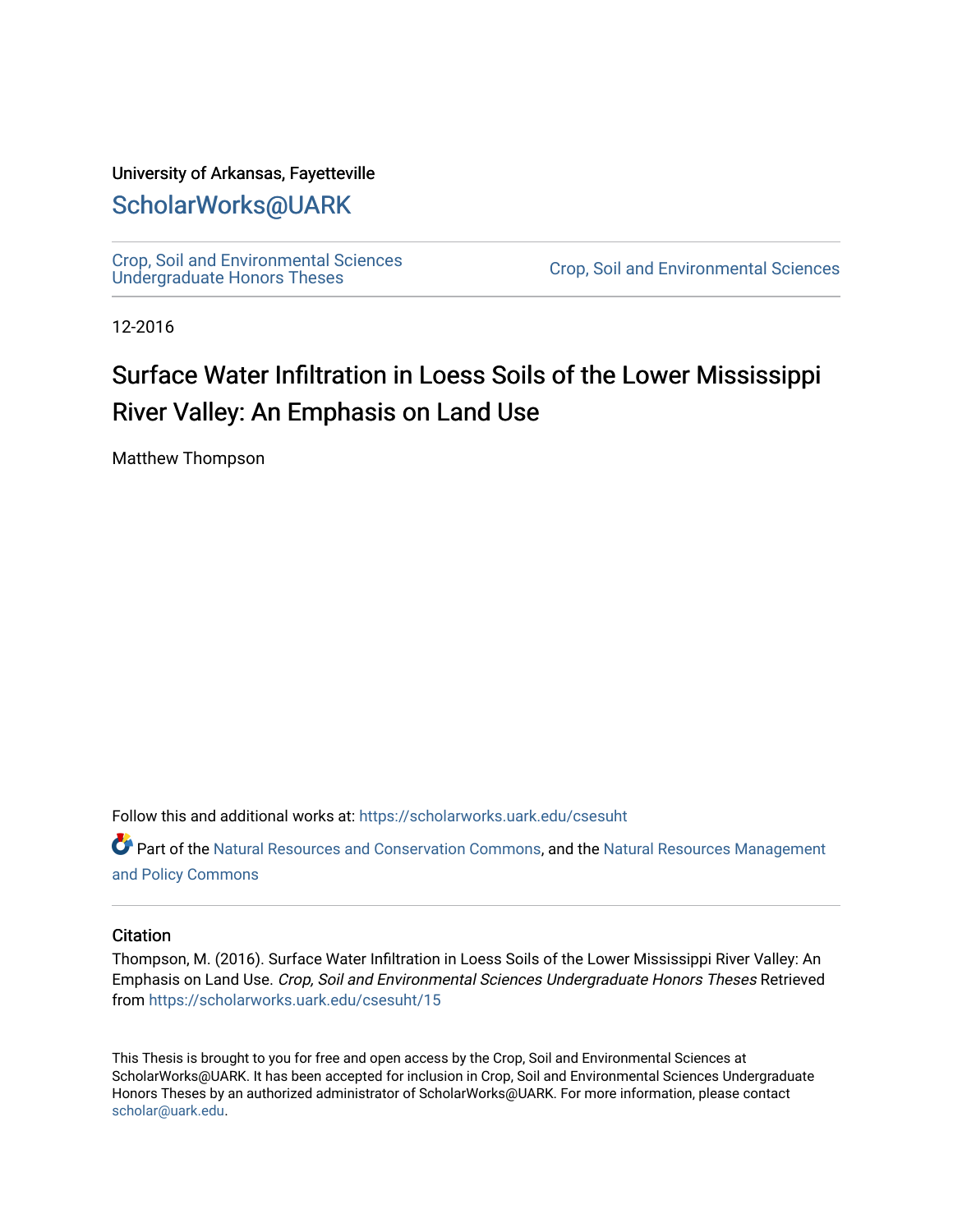Surface Water Infiltration in Loess Soils of the Lower Mississippi River Valley: An Emphasis

on Land Use

by

Matthew N. Thompson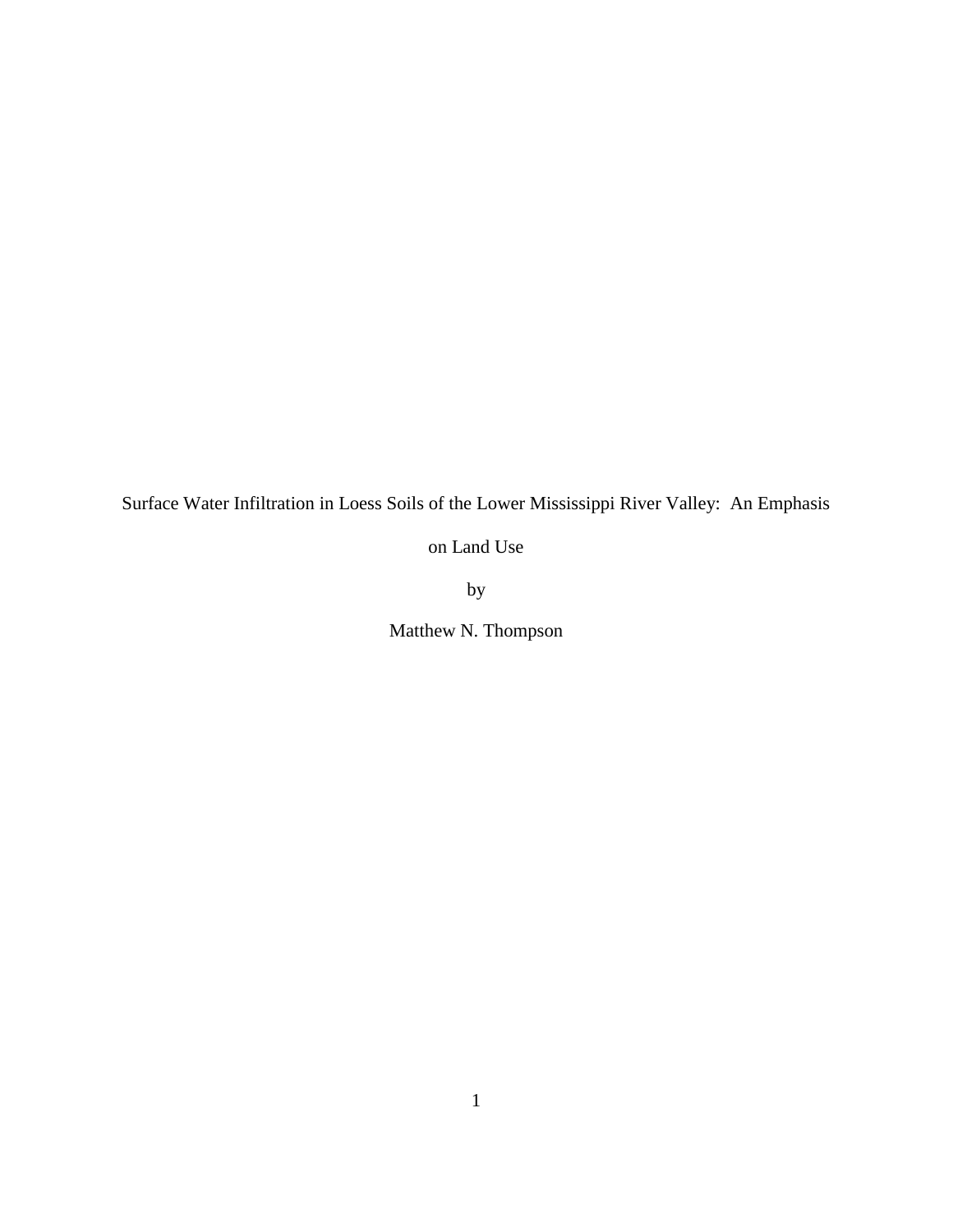## **TABLE OF CONTENTS**

| Slope Characterizing the Relationship between LN Infiltration Rate and Time20     |
|-----------------------------------------------------------------------------------|
| Intercept Characterizing the Relationship between LN Infiltration Rate and Time20 |
|                                                                                   |
| Measurement Position Effects on Infiltration in the Coniferous Forest22           |
|                                                                                   |
|                                                                                   |
|                                                                                   |
|                                                                                   |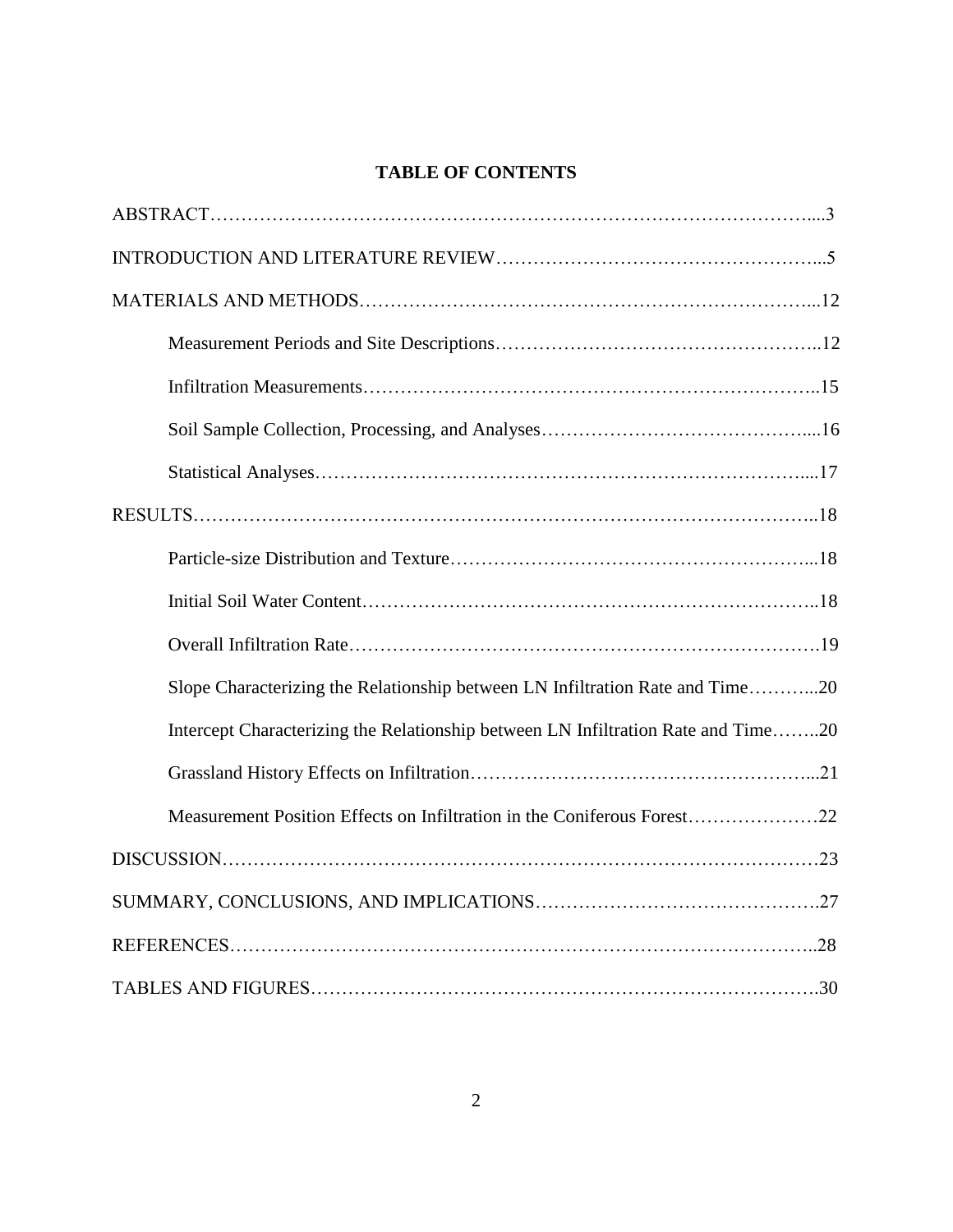#### **Abstract**

The Alluvial Aquifer is the shallowest and most heavily used groundwater aquifer in the Lower Mississippi River Valley, particularly in the Delta region of eastern Arkansas. However, the Alluvial Aquifer is being depleted faster than the rate of recharge, primarily due to excessive withdrawals for irrigated crop production. Since extensive irrigation in the highly agriculturally productive Delta region of eastern Arkansas has been a main culprit in the groundwater depletion issues the region faces, a better understanding of how ecological factors and/or agricultural best management practices could possibly increase infiltration, to consequently increase recharge, are needed in order to either slow down or reverse the declining aquifer levels through the Delta region of eastern Arkansas. Therefore, the objective of this study was to evaluate the effects of landuse on surface water infiltration into alluvial and loessial soils in the Delta region of eastern Arkansas. Landuse combinations of interest included conventional and no-tillage agricultural practices, deciduous and coniferous forests, and native/natural grasslands. Replicate infiltration measurements were conducted using a double-ring infiltrometer, with a 15-cm inner-ring diameter, across multiple sites representing each of the five landuses. Despite the initial soil water content being greater ( $P < 0.05$ ) in the grassland than in all other ecosystems, the overall infiltration rate into the deciduous forest ecosystem  $(1.2 \text{ cm hr}^{-1})$  was greater  $(P < 0.05)$  than all other landuse types, which did not differ and averaged  $0.10 \text{ cm hr}^{-1}$ . In addition, though the slope of the relationship between the natural logarithm of the infiltration rate versus the midpoint of time was unaffected ( $P > 0.05$ ) by landuse, the intercept parameter differed ( $P < 0.05$ ) among landuses. Results of this study demonstrated that landuse significantly affects infiltration processes in the fine-textured loessial and alluvial soils in the Delta region of eastern Arkansas;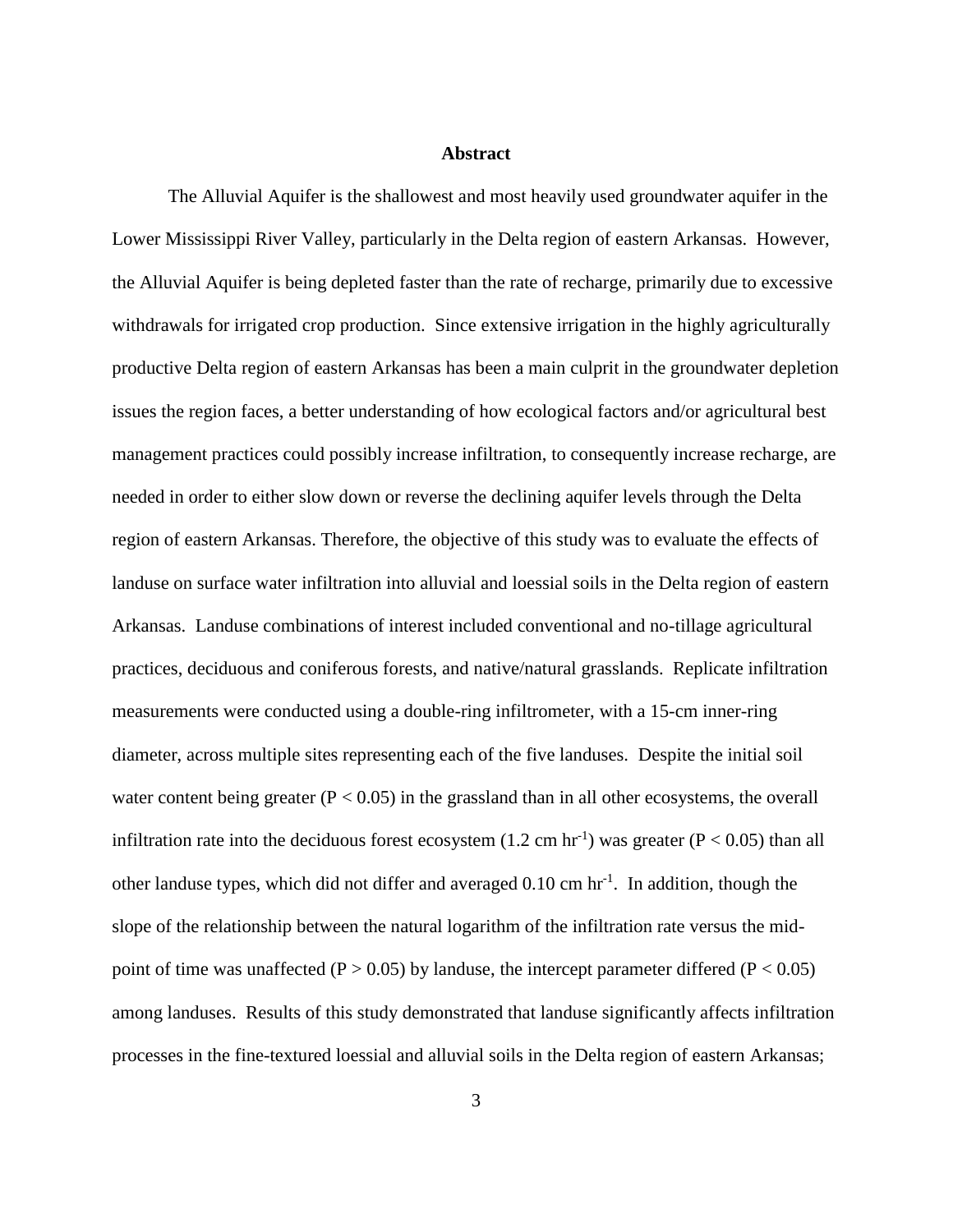thus, further research is warranted into factors that can increase surface infiltration and potentially groundwater recharge.

*Keywords:* infiltration, infiltrometer, landuse, loess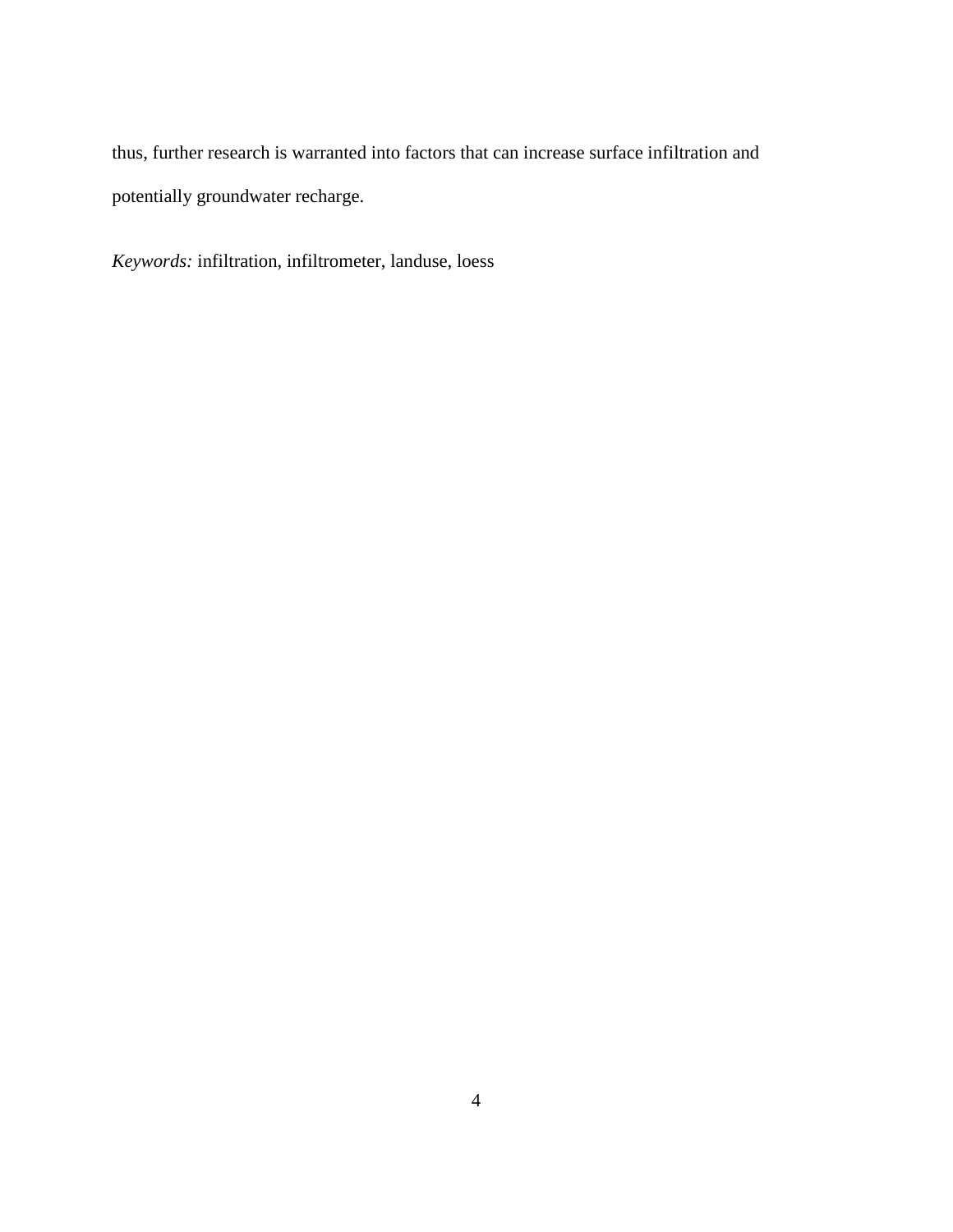#### **Introduction and Literature Review**

Since the advent of industrialized agriculture following World War II, the human race has witnessed a threefold increase in agricultural output (Gennari et al., 2013). Through the utilization of practices such as mechanized tillage, application of manufactured fertilizers, pesticide use, and various methods of irrigation, outputs from agricultural lands have actually managed to exceed the caloric requirements of every human being on Earth (FAO, 2009). While this may seem like nothing but an advantageous development, this increased production has come with some significant cost to the environment.

One of the environmental costs is the amount of water that is supplied to areas of intensive agricultural production as irrigation in addition to natural rainfall. The Lower Mississippi River Valley, which encompasses the Delta region of eastern Arkansas, is an area of the United States that is well-known for its long history of extensive rice (*Oryza sativa* L.) and soybean (*Glycine max* L.) production. A tremendously large amount of water is needed to facilitate maximum productivity of both rice and soybean. For example, the University of Arkansas recommends that 5- to 10-cm of water remain upon every hectare of planted rice, up to a point roughly two weeks before harvest (Henry et al., 2016). That means that for the approximate six-month growing season, producers must keep each hectare of their land flooded with no less than roughly  $204 \text{--} m^3$  of water. With rice production across Arkansas estimated to be  $607,000$  hectares, the total water demand is almost 308.5 million  $m<sup>3</sup>$  per growing season in Arkansas (Hardke et al., 2014). This amount of water, however large as it may seem, still does not take into account plant-water needs (i.e., transpiration), nor does it account for evaporation, runoff, infiltration, or drainage below the root zone.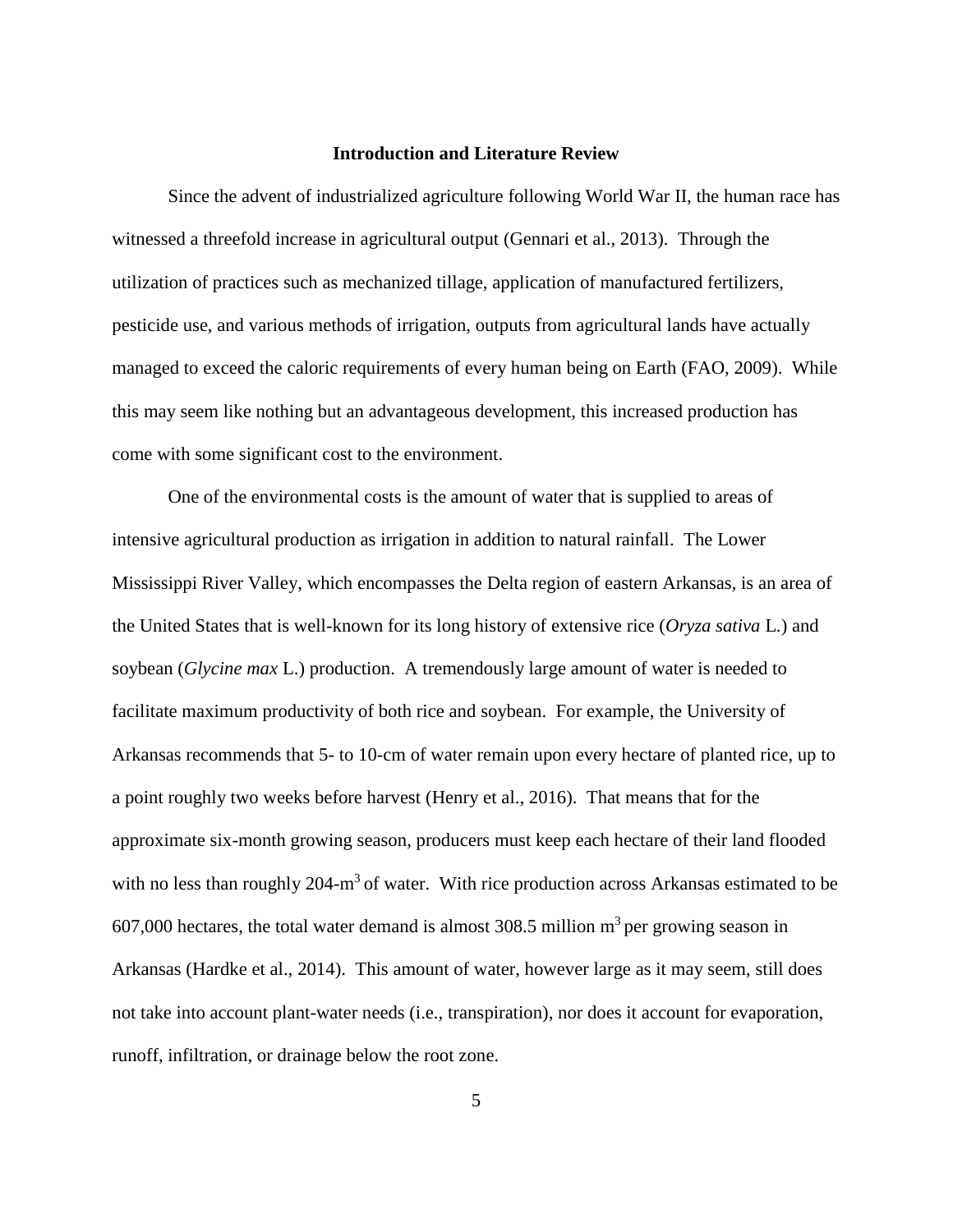Similar to rice, though not requiring flooded-soil conditions to grow, soybean production utilizes an estimated 51- to 64-cm of soil moisture per growing season (Tacker et al., 2013). With an estimated 1.1 million hectares of irrigated soybean in Arkansas, approximately 204,500 m<sup>3</sup> of water per growing season is required for optimum soybean production. Although not nearly as startling as the water demand for rice, irrigated-soybean production is still a major contributor to groundwater depletion in Arkansas, especially considering that soybean occupies almost double the area as rice and shares the same groundwater aquifer in many cases (USDA, 2015).

One of the most prominent aquifers utilized for irrigation within the Lower Mississippi River Delta region of eastern Arkansas is the Alluvial Aquifer. The Alluvial Aquifer, which spans a land surface area of around 8.3 million hectares, sprawls across the borders of six states (i.e., Arkansas, Louisiana, Mississippi, Tennessee, Missouri, and Iowa). The Alluvial Aquifer has an estimated thickness of 15- to 30-m, and, in most places, the vadose zone is composed of a combination of silt- and clay-sized sediments. The vadose zone varies between 3- and 15-m thick, and discharge from wells drilled into the aquifer average a rate of  $3000$  L min<sup>-1</sup> (Czarnecki et al., 2013). According to the Arkansas Natural Resources Commission (ANRC), 30.4 million  $m<sup>3</sup> d<sup>-1</sup>$  were pumped out of the Alluvial Aquifer in 2012 for irrigating crops. This is an important amount due to the fact that this withdrawal rate stands in stark contrast with the estimated sustainable yield of 12.8 million  $m^3 d^{-1}$  for the Alluvial Aquifer (ANRC, 2015). This means that water is being withdrawn from the aquifer at an approximate rate of 17.6 million  $m^3 d^{-1}$  in excess of the sustainable rate of recharge (ANRC, 2015). Overall, the excessive pumping for irrigated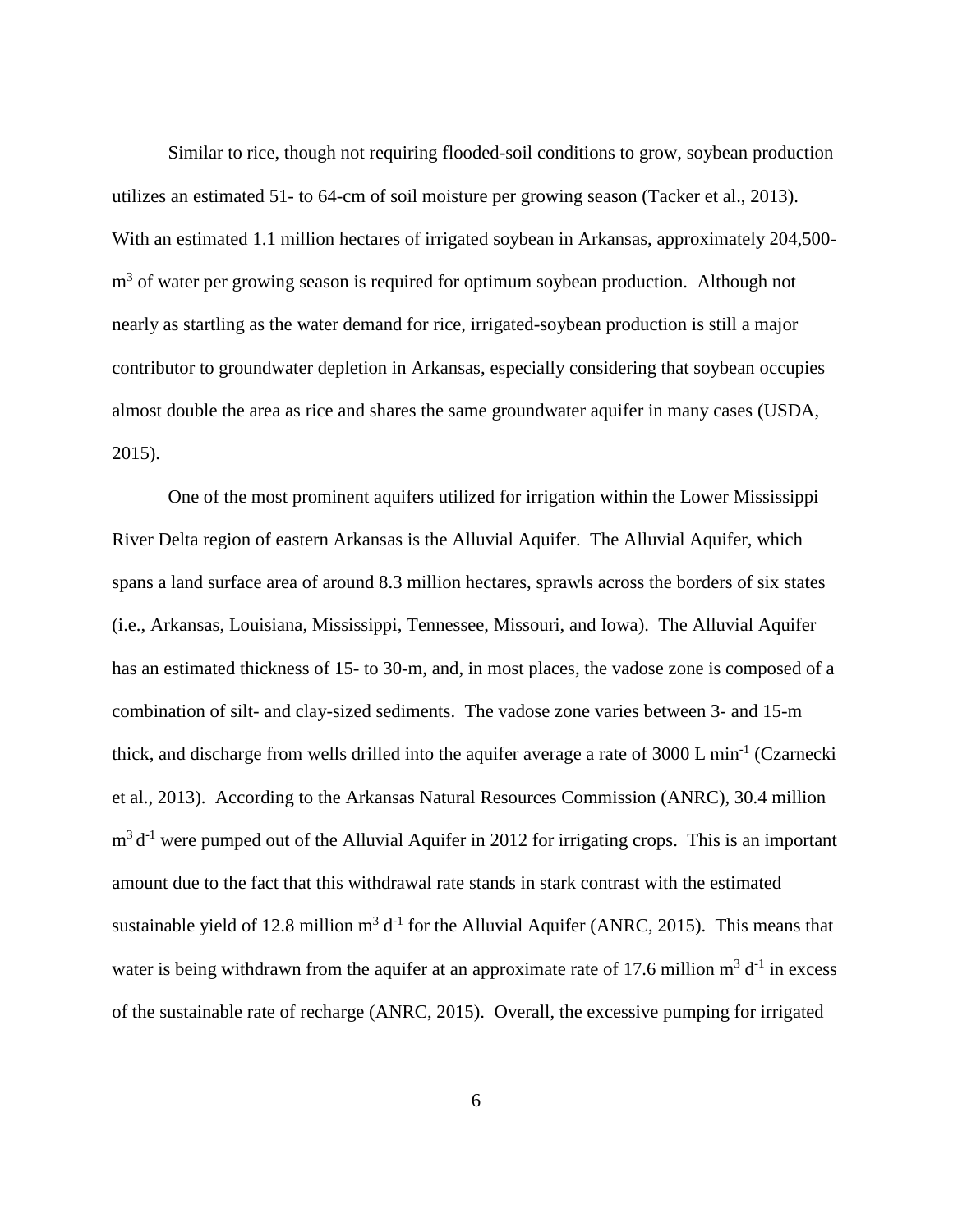crop production has led to a drop in the water table of around 30 cm per year for some areas within the Alluvial Aquifer (Freiwald, 2005).

Not only are these unsustainable, agriculturally related practices of water usage a problem for the Lower Mississippi River Valley and the Delta region of eastern Arkansas, but similar trends have been recorded across many areas of the globe. In Punjab, India, for example, a slow escalation of groundwater withdrawal for irrigated wheat (*Triticum aestivum*) production has led to an aquifer depletion rate of nearly 91 cm annually between 2000 and 2005 (Kaur et al., 2015). Central California, one of the most agriculturally productive regions of the world, has likewise experienced an increase in groundwater withdrawals, as water demands for increased crop yields grow. According to Wang et al. (2016), who utilized satellite imagery to determine groundwater depletion, an estimated 28 to 34 km<sup>3</sup> of groundwater storage in Central California were lost due to unsustainable withdrawals between 2006 and 2012. This means that, when combined with water loss due to a long-term, regional drought, the central valley of California experienced a loss of over 186 km<sup>3</sup> of groundwater storage in only six years (Wang et al., 2016). Numerous other examples of unsustainable groundwater withdrawal, associated at least in part with agricultural practices, have also occurred in the Middle East, Mexico, China, and regions of the African continent (Gleeson et al., 2012). In fact, Gleeson et al. (2012) calculated that the demand for groundwater on a global level is around 3.5 times greater than the estimated yields of all known aquifers combined (Gleeson et al., 2012).

With the depletion of groundwater due to agricultural practices established as a pressing concern, the next logical step is to then create more efficient methods, or best management practices, so that unsustainable groundwater withdrawals can be curbed. In a study conducted by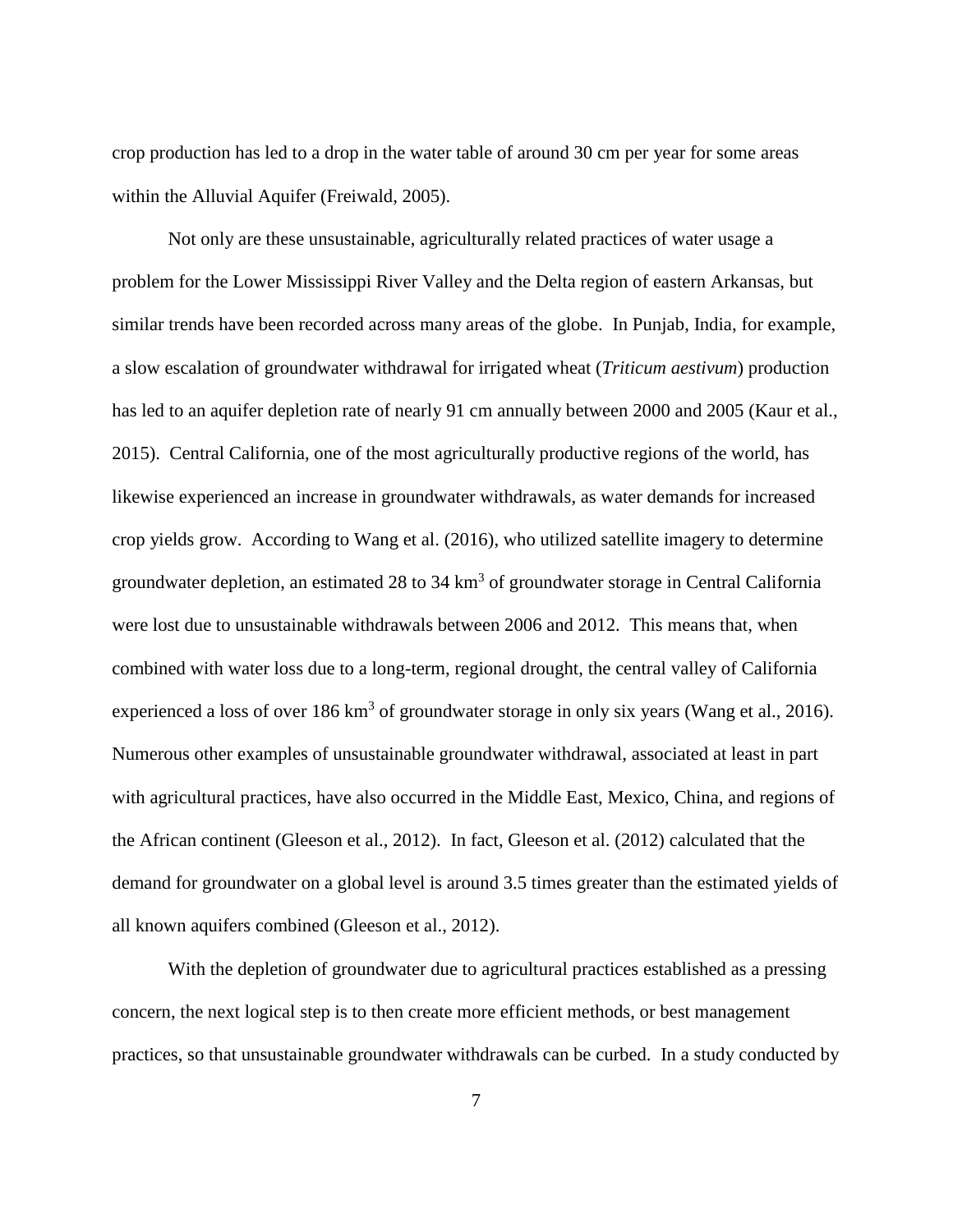Verkler et al. (2008), a possible relationship was shown to exist between the maintenance of high surface residue and factors such as greater maximum soil water content, increased soil water residence time, and greater minimum soil water content (Verkler et al., 2008). Verkler et al. (2008) studied the effects of surface wheat residue level (i.e., high and low, achieved with differential nitrogen application rates), residue burning or non-burning, conventional tillage or no-tillage, and irrigation and dryland soybean production on near-surface soil properties in a loessial soil in eastern Arkansas. These factors were analyzed for their effects on soybean production in a wheat-soybean, double-crop production system. Water content reflectometers were installed at 7.5-cm into 16 of the 48 field plots so that growing-season averages for soil moisture could be attained for each of 16 possible treatment combinations. While the Verkler et al. (2008) study did not specifically focus on surface water infiltration, it is known that the velocity of surface water runoff is slowed significantly by the presence of surface residue (DeFauw et al., 2014). The decreased velocity of runoff would then, in turn, allow for a longer period of time during which surface water could infiltrate into the soil, pointing towards infiltration as a possible cause for the reduced runoff and greater soil water content that was exhibited in high-residue and no-tillage field treatments (Verkler et al., 2008).

Similar to Verkler et al. (2008), Harper et al. (2008) showed that conservation tillage practices had the potential to significantly reduce the amount of nutrient runoff from agricultural fields. Harper et al. (2008) conducted rainfall simulations on an alluvial silt-loam soil at the native, undisturbed Roth Prairie near Stuttgart, Arkansas, as well as in adjacent conventionaltillage and ridge-tilled soybean agroecosystems, in order to quantify the effects of landuse on surface runoff. Like Verkler et al. (2008), Harper et al. (2008) did not specifically identify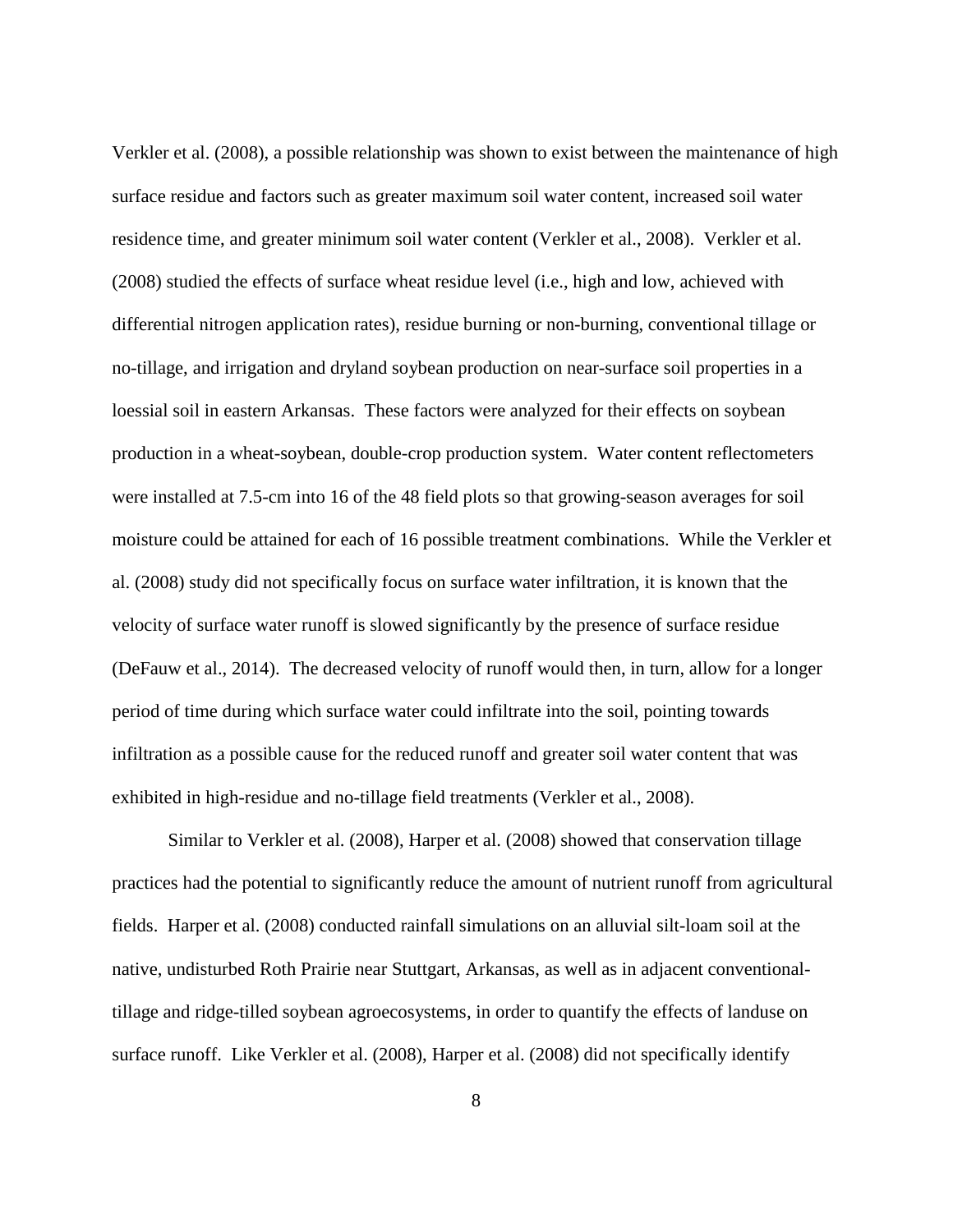increased surface water infiltration as a mechanism for reducing runoff, but showed that the runoff coefficient associated with conservation-tillage (i.e., ridge tillage) practices was similar to that of a native prairie ecosystem. Much like the Verkler et al. (2008) study, Harper et al. (2008) concluded that the maintenance of the soil's natural structure, as well as the presence of surface residue, could significantly increase the water residence time on the surface of the soil. Logically, this would then point towards either evaporation or infiltration as the driving forces behind reduced runoff. Evaporation, however, is the less likely of the two scenarios given the increased soil water content shown by Verkler et al. (2008).

An additional study, conducted in Hebei Province, China, was initiated in an effort to better understand surface water infiltration into soil columns with various straw applications (Cao et al., 2012). Methods utilized included straw mulching, or layering straw directly on top of the soil surface; straw mixing, where the straw was physically mixed into the top 10 cm of the soil; and straw inter-layering, where the straw was placed in a layer 20 cm below the soil surface (Cao et al., 2012). A constant-head method, combined with data recorders, was used to measure the infiltration rate in the soil columns. A control was also set up without straw amendment. Results indicated significant differences between all three straw-amendment methods and the control. Increased infiltration rates were exhibited in both the straw-mulching and straw-mixing methods, with straw mulching demonstrating the second largest increase in infiltration, while straw inter-layering somewhat reduced surface water infiltration, a result which was attributed to the compaction of the straw by the overlaying soil (Cao et al., 2012).

The Cao et al. (2012) study is valuable in that it points towards increased surface water infiltration as a result of increased surface residue and soil organic matter. While Cao et al.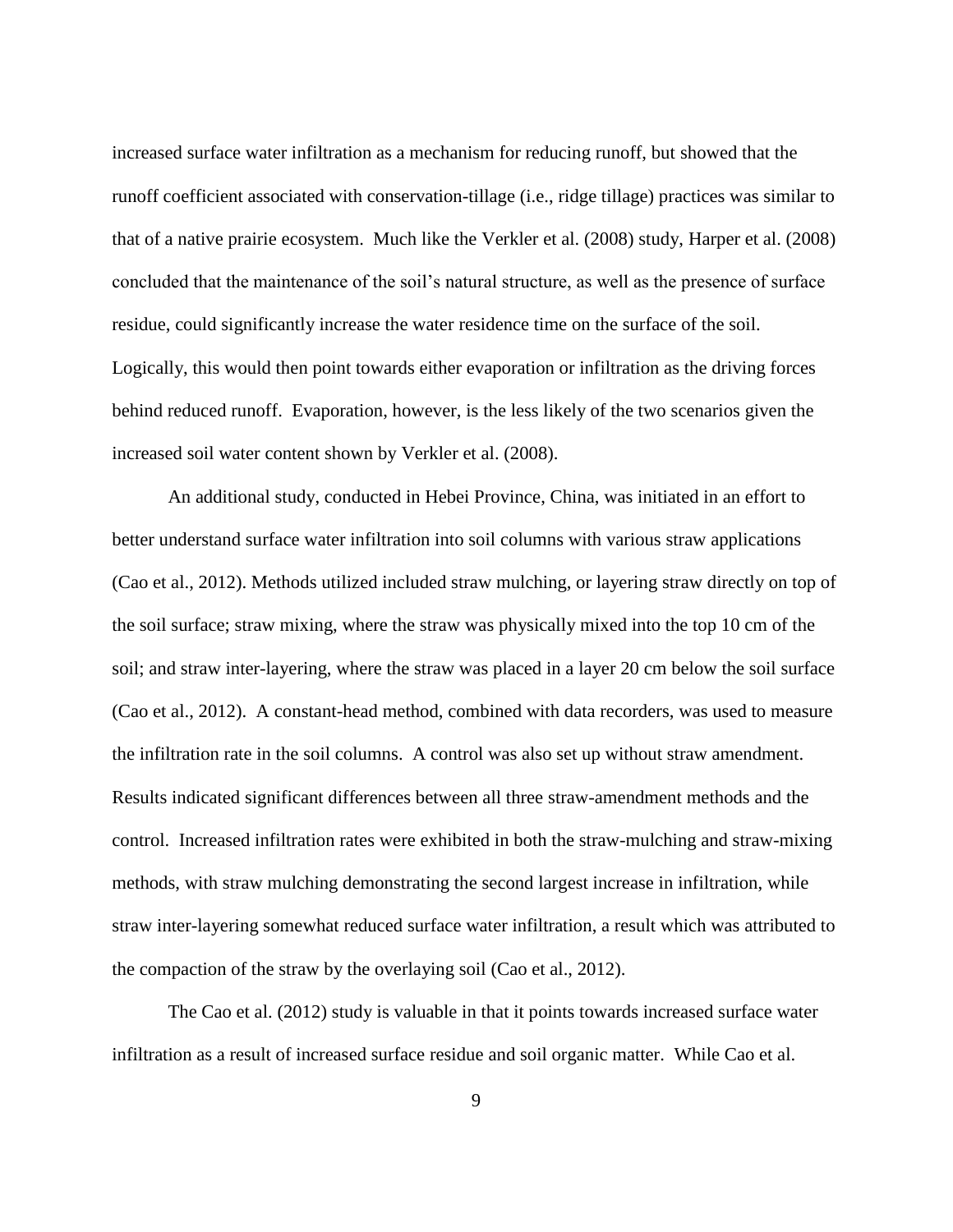(2012) focused exclusively on straw amendments to soil columns in an effort to curb water use in agricultural fields, field studies designed to investigate the effect of actual in-field residue level on infiltration would be beneficial and would provide more insight into the potential effects of varied landuse on surface infiltration.

Wang et al. (2012) also studied surface water infiltration into agroforestry systems in the Loess Plateau of north-central China. Loess is wind-blown, silt-sized sediments, and one of the most erodible soil parent materials. The Wang et al. (2012) study was designed to compare infiltration rates between systems that were planted as a walnut (*Juglans regia*) monoculture, a wheat monoculture, and an agricultural system that combined the two by planting wheat in the alleyways between the walnut trees. The study was conducted over an 11-year time period in order to observe the temporal effects of not only rainfall events, but also changes in infiltration rate over time as the inter-cropping technique became better established. The double-ringinfiltrometer method was used to measure infiltration rates in each agricultural environment. Results of the study indicated that the environments where wheat was planted with walnut trees had a significantly greater infiltration rate after 7 years compared to the walnut monoculture. Significant differences were achieved between the polyculture and monoculture wheat after nine years into the study. In fact, the polyculture out-performed both the walnut and wheat monocultures with infiltration rates being greater by a factor of 2 and 1.8, respectively, after 7 years. Infiltration rates over the entire 11-yr study period were 2.1 and 1.3 times greater in the alley-cropped system than in the walnut and wheat monocultures, respectively (Wang et al., 2012).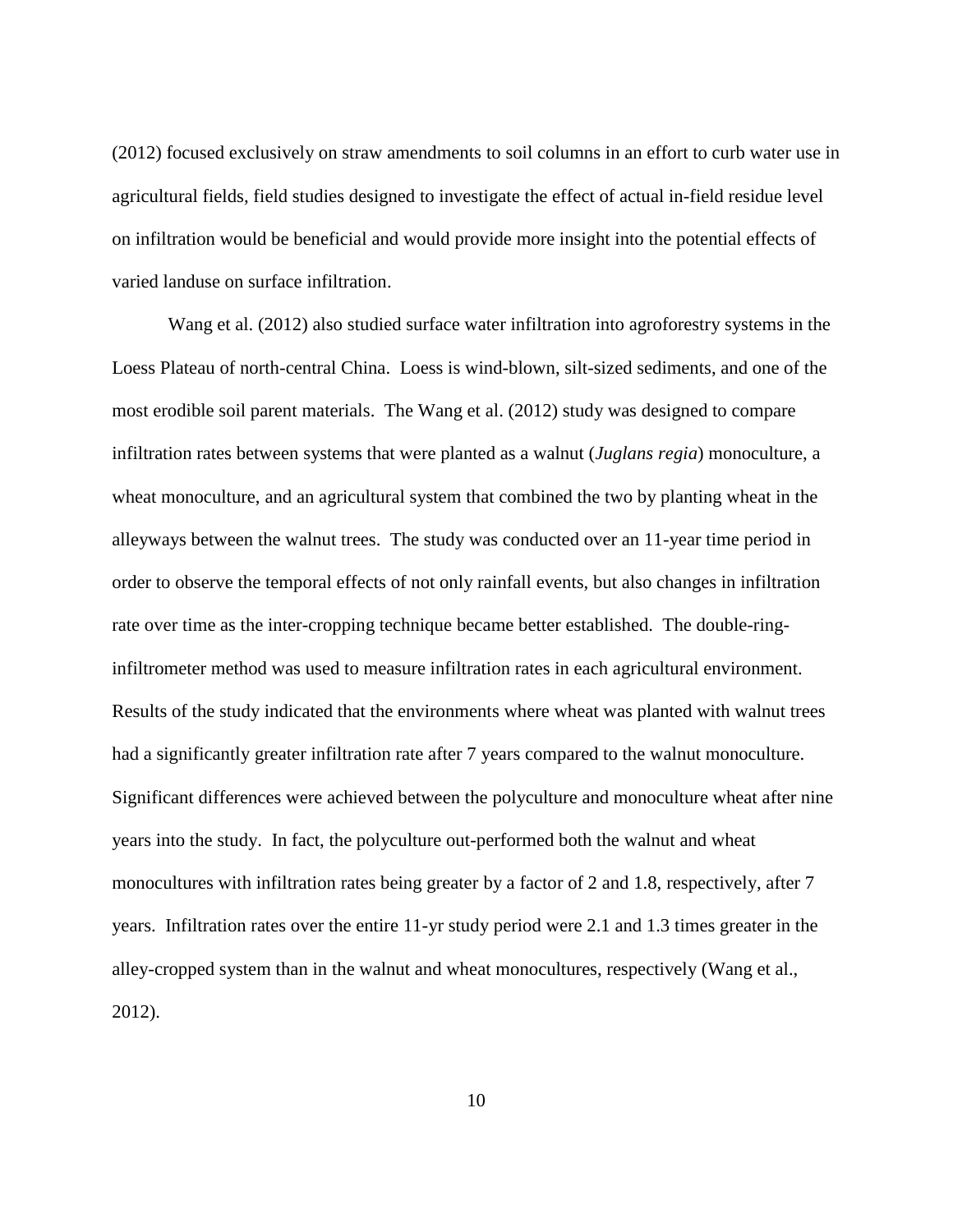Since alluvial and loessial soils dominate the highly agriculturally productive Delta region of eastern Arkansas, and extensive irrigation has been a main cause for the groundwater depletion issues the region faces, a better understanding of how ecological factors and/or agricultural best management practices could possibly increase infiltration are needed in order to either slow down or reverse the declining aquifer levels through the Delta region of eastern Arkansas. Therefore, the objective of this study was to evaluate the effects of landuse on surface water infiltration into alluvial and loessial soils in the Delta region of eastern Arkansas. Landuse combinations of interest included conventional and no-tillage agricultural practices, deciduous and coniferous forests, and native/natural grasslands. The comparison of infiltration rates across these different landuse designations will indicate which of the landuses, and/or agricultural management practices, are able to facilitate greater surface water infiltration, which is a precursor to increased groundwater recharge.

The primary hypothesis associated with this study was that the more naturally maintained the soil system, the greater the rate of surface water infiltration. More specifically, it was hypothesized that infiltration would differ among landuses, with conventionally tilled agriculture exhibiting the lowest rate of surface water infiltration, followed by no-tillage agriculture, grassland, and then the forested systems, coniferous and deciduous, respectively. Since the coniferous forest sites measured in this study were planted as a row crop, a formal comparison was also made for the between and in-row infiltration measurements, with in-row measurements expected to show greater infiltration rates. An additional formal comparison was conducted between two Conservation Reserve Program (CRP) sites and two native tallgrass prairie systems,

11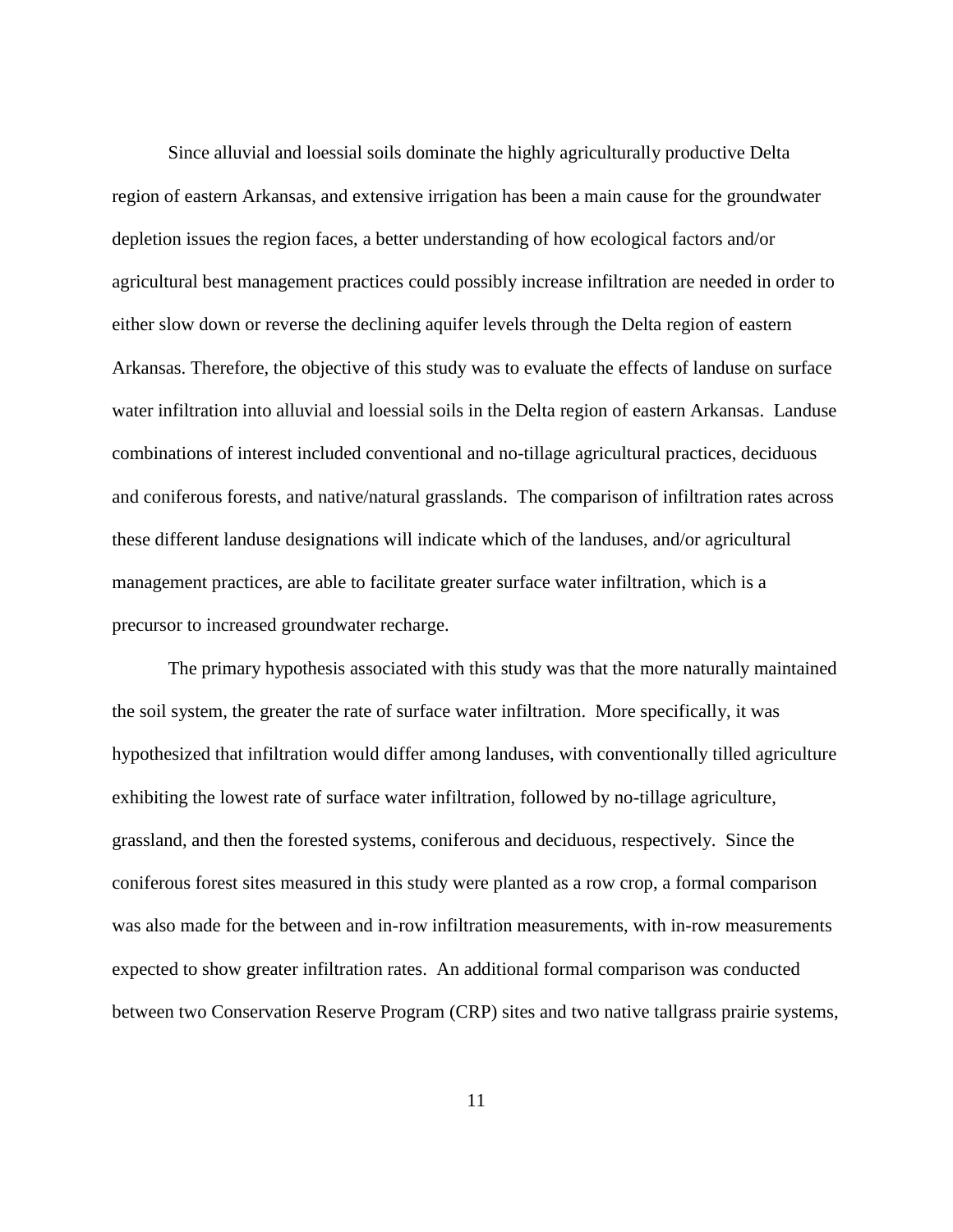which collectively constituted the grassland landuse for the purpose of the main objective of this study, where the native prairie was expected to exhibit a greater infiltration rate than the CRP.

#### **Materials and Methods**

#### Measurement Periods and Site Descriptions

Infiltration measurements were conducted in November 2015 and in March and May 2016 using a double-ring infiltrometer with a 15-cm inner-ring inside diameter. On 7 November 2015, measurements were conducted at the Lon Mann Cotton Branch Experiment Station (CBES) near Marinna, AR, in the Lower Mississippi River Valley (Figure 1). Measurements were conducted on 15 field plots of a long-term wheat-soybean, double-crop production system study that was initiated in 2001 (Brye et al., 2006). One infiltration measurement was conducted per field plot, which had dimensions of 3-m wide by 6.1-m long. Plots represented the combination of several agricultural management practices associated with a wheat-soybean, double-crop production system: conventional tillage and no-tillage, residue burning and nonburning, high and low surface residue level achieved with differential nitrogen fertilizer application, and irrigated and dryland soybean production.

Three replications of a conventionally tilled, non-burned, high-surface residue, and irrigated treatment combination were targeted for measurements. In addition, three replications of four no-tillage treatment combinations were selected, including no-burn/high-residuelevel/irrigated, no-burn/low-residue-level/irrigated, no-burn/high-residue/non-irrigated, and noburn/low-residue-level/non-irrigated treatment combinations. Three infiltration measurements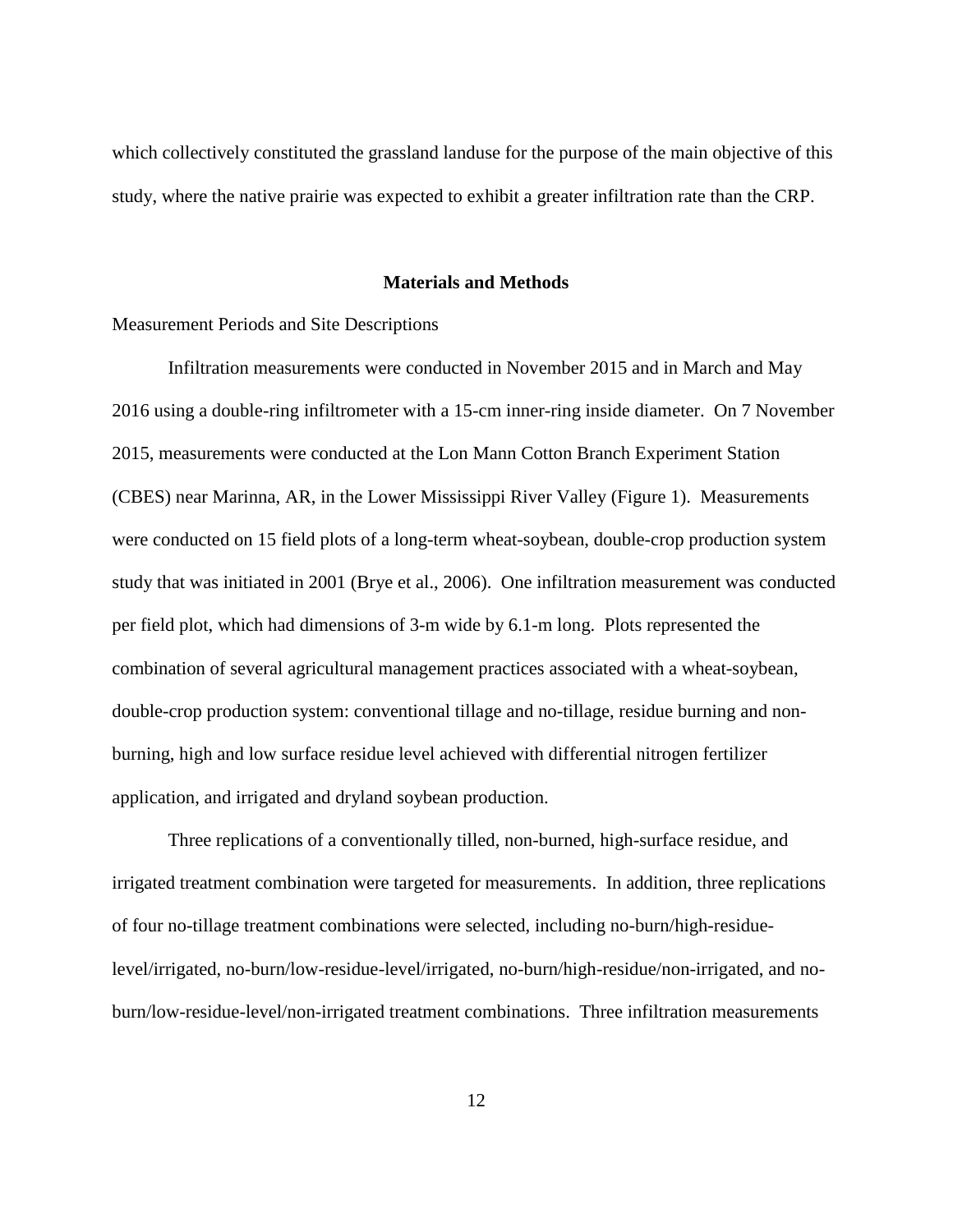were also conducted in an adjacent pecan (*Carya illinoinensis*) grove to represent an undisturbed, deciduous forest ecosystem.

Between 22 and 23 March 2016, infiltration measurements were conducted at the Pine Tree Branch Station (PTBS) near Colt, AR (Figure 2) in two conventionally tilled agricultural fields. The agricultural fields were fallow at the time that measurements were conducted, had minimal surface residue, had not been burned, and were likely irrigated in a rice-soybean rotation in the past.

In addition to the conventionally tilled fields at PTBS, two deciduous forest systems adjacent to the agricultural fields were targeted for infiltration measurements (Figure 2). The major tree species present were oak (*Quercus* spp.), hickory (*Carya* spp.), gum (*Eucalypus* spp.), and dogwood (*Cornus* spp.). Although these forested sites had likely been cleared at some point in the past, based on the height of the trees present, the forest stands were estimated at 30 years old and likely had not been disturbed during that period.

A CRP field was also located in the vicinity of the agricultural fields and forested areas at PTBS, within which infiltration measurements were conducted (Figure 2). Species included within the CRP field consisted of switchgrass (*Panicum virgatum*), big bluestem (*Andropogon gerardi*), and Indiangrass (*Sorghastrum nutans*). The CRP grassland was converted from cultivated agriculture at least 15 years earlier and had been only minimally disturbed by periodic mowing and removal of aboveground biomass.

On 23 March 2016, infiltration measurements were conducted at the Kenneth Gray and Seidenstricker Prairies near Stuttgart, AR (Figure 3). Both sites are undisturbed, native tallgrass prairie remnants. Both sites have been managed by periodic burning. The Gray Prairie had been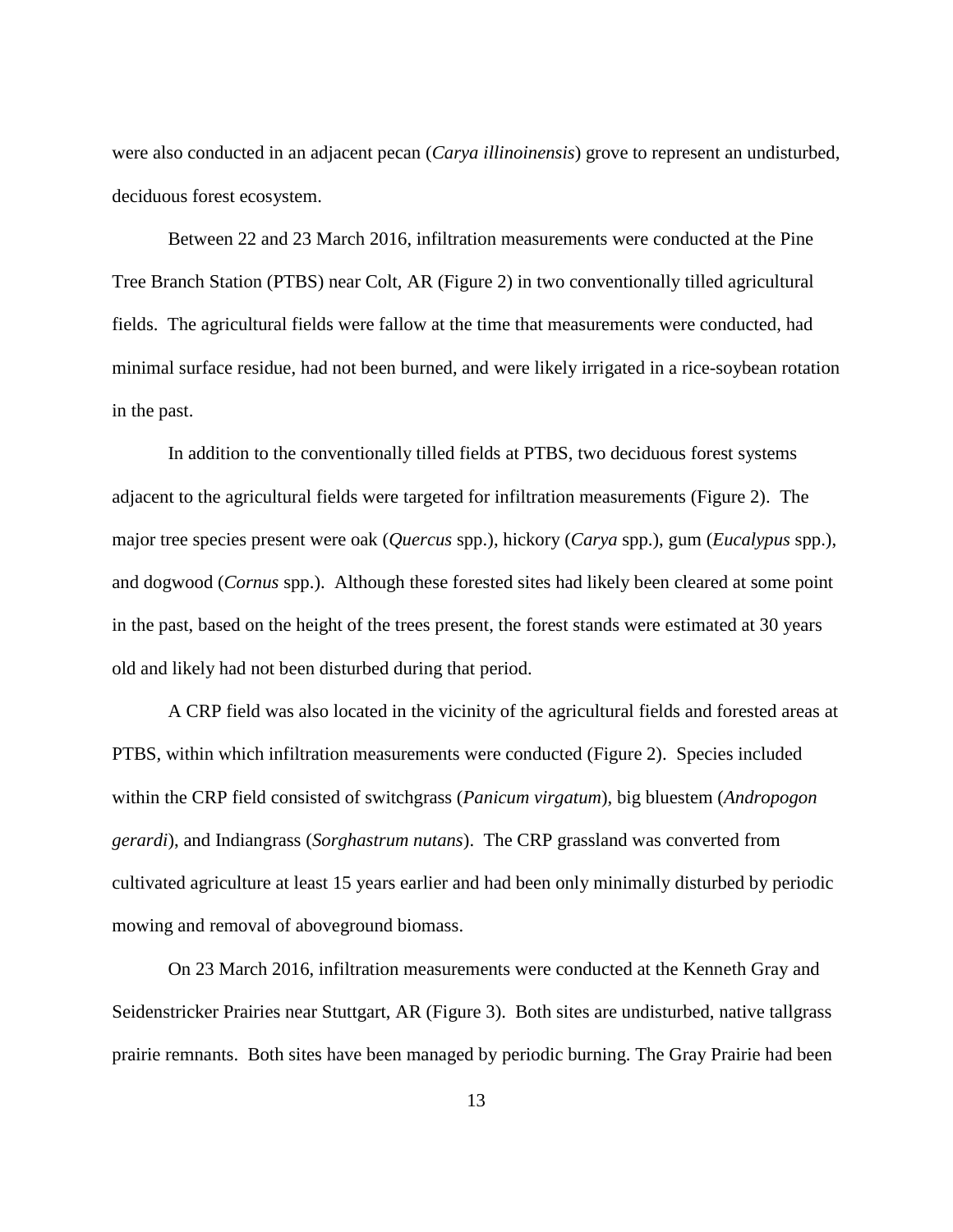burned within two weeks of the time of infiltration measurements. The Seidenstricker Prairie had been burned within the previous six months of the time of infiltration measurements. Since the Gray Prairie had been recently burned and the Seidenstricker Prairie appeared to have been recently mowed, much of the native vegetation was unavailable for species classification at the time of infiltration measurements.

On 24 May 2016, infiltration measurements were conducted in another conventionally tilled agricultural site at CBES (Figure 1). The site had recently been tilled, bedded, and was awaiting seeding to likely soybean. No surface residue was present, the field was set up to be irrigated, and there were no obvious indications of surface residue burning. Measurements were conducted near the field edge. A deciduous forest site (Figure 1) was located directly adjacent to the conventionally tilled site within which infiltration measurements were also conducted. Primary tree species were very similar to the two previous sites selected at PTBS, and consisted largely of oak (*Quercus* spp.) and gum (*Eucalypus* spp.). Also comparable to the previous forested systems at PTBS, the CBES forest site had at one time likely been cleared and allowed to naturally regenerate. However, this particular site was likely closer to 50+ years old based on average tree height.

On 25 May 2016, infiltration measurements were conducted at another CRP site at PTBS (Figure 2). Additionally, four coniferous forest plantation sites were targeted at PTBS (Figure 2). All four coniferous forest sites were at least 12 years old and had been under cultivated agriculture in the past. Infiltration measurements were conducted in and between the tree rows. Tree rows were roughly 3-m apart and trees within the rows were also an estimated 3-m apart. The plantation sites consisted of Loblolly pine (*Pinus taeda*) of varying heights between 5- and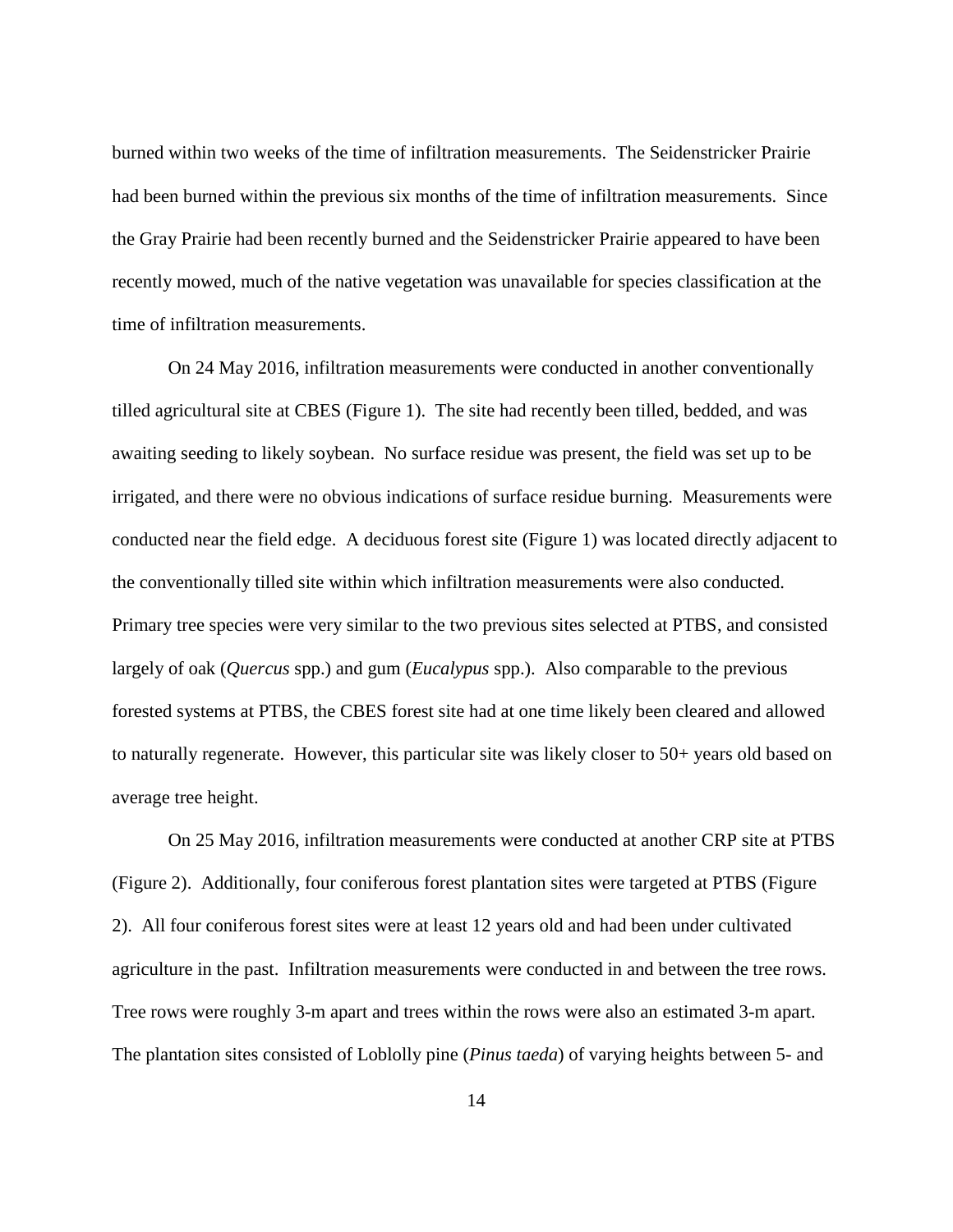10-m tall. Evidence of past burning and management of undergrowth (i.e., periodic mowing between rows) was also present at all four coniferous forest plantation sites.

In total, four separate sites, representing five landuses (i.e., cultivated agriculture, notillage agriculture, deciduous forest, coniferous forest, and grassland) on fine-textured, alluvial and/or loessial soils throughout the Delta region of eastern Arkansas were targeted for infiltration measurements. Table 1 summarizes additional specific information about each site where infiltration measurements were conducted and Figures 1 through 3 depict aerial photographs for each measurement site.

### Infiltration Measurements

Random locations in each plot, or at a specific landuse site, were chosen. Surface residue, if present, was gently moved aside and the infiltrometer was installed manually to a depth of approximately 2.5 cm so that no water leakage would occur from the perimeter of the outer ring. Once the infiltrometer was installed, the soil water content in the 0- to 6-cm depth interval was measured in triplicate using a ML2x Theta Probe (Dynamax, Inc., Houston, TX) in the outer ring of the infiltrometer. The outer ring of the infiltrometer was then filled with water first, followed by the inner ring. All water used for infiltration was tap water transported to the site from the University of Arkansas – Fayetteville campus or obtained from a nearby experiment station building.

The height of the water column inside the inner ring was recorded immediately after filling the inner ring nearly to the top. After filling the inner ring to represent time zero, the height of the water column in the inner ring was subsequently recorded at 1, 2, 3, 4, 5, 8, 10, 12,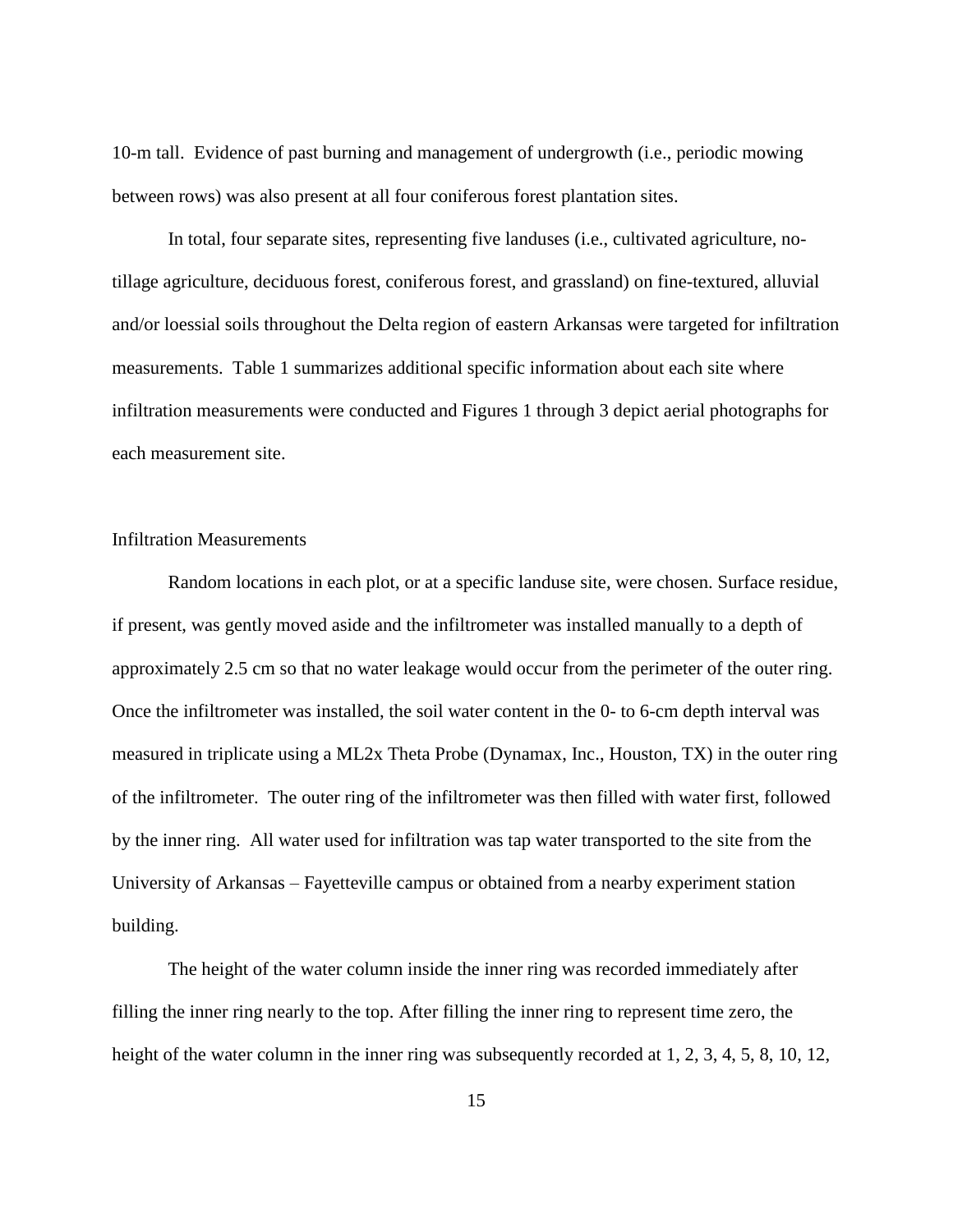15, 18, and 20 minutes thereafter. If all water in the inner ring infiltrated before the 20-min measurement period ended, then the time into the infiltration measurement when all the water had infiltrated was recorded. Three separate infiltration measurements were conducted at each of the four separate sites representing each of the five different landuses.

The overall infiltration rate was calculated over the 20-min measurement period. If complete infiltration occurred before the 20-min measurement period elapsed, then the overall infiltration rate was calculated based on the time it took for complete infiltration to occur. In addition, infiltration rates were calculated between each time interval, then natural-logarithm (LN) transformed and regressed against the mid-point of time (i.e., 0.5, 1.5, 2.5, 3.5, 4.5, 6.5, 9, 11, 13.5, 16.5, and 19 minutes) to characterize the relationship of the LN of infiltration rate over time. The slope and intercept parameters from the resulting linear regression equations were recorded along with the coefficients of determination (i.e.,  $\mathbb{R}^2$  values) for the relationships.

#### Soil Sample Collection, Processing, and Analyses

After each infiltration measurement, approximately eight soil samples were collected within the infiltration measurement area from the top 10 cm of soil using a 2-cm diameter push probe and mixed for one sample per infiltration measurement. Samples were dried in a forceddraft oven at  $70^{\circ}$ C for 48 hours, crushed, and then sieved through a 2-mm mesh screen.

Soil particle-size analyses were conducted on dried and sieved soil sub-samples according to a modified 12-hr hydrometer method (Gee and Or, 2002). Fifty  $(\pm 0.1)$ -gram subsamples of processed soil were combined with 50 mL of sodium hexametaphosphate to disperse soil particles. Soil suspensions were briefly mixed by manual swirling, quantitatively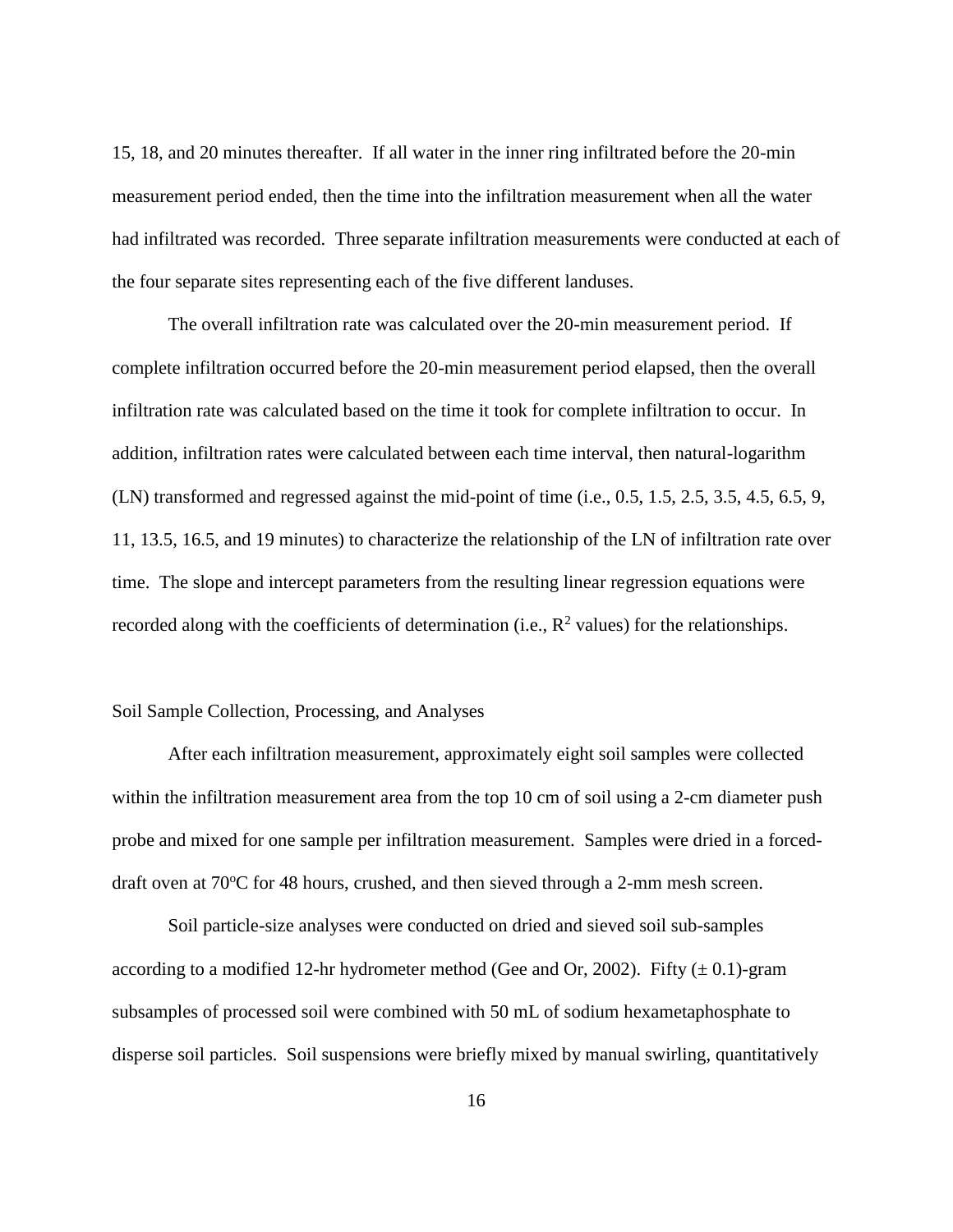transferred into 1-L sedimentation cylinders, and then diluted to the 1-L mark with tap water. Cylinders were allowed to equilibrate to a uniform temperature overnight. Suspensions were then manually mixed with a plunger and suspension densities were recorded with a hydrometer after 40 seconds. The 40-sec hydrometer readings were conducted in triplicate.

After the third 40-sec hydrometer reading was recorded, the cylinders were left standing until a hydrometer reading was recorded again at the 6- and 11-hr marks after plunging. Blank (i.e., no soil, just 50 mL of sodium hexametaphosphate and water) cylinders were also prepared to judge the accuracy of the hydrometer. The temperature of the blank was measured at the start of each set of 40-sec, 6-, and 11-hr hydrometer readings. The percentage of sand, silt, and clay in each soil sample was calculated using standard equations (Gee and Or, 2002).

#### Statistical Analyses

A one-factor analysis of variance (ANOVA) using SAS (version 9.3, SAS Institute, Inc., Cary, NC) was conducted to evaluate the effect of landuse (i.e., cultivated agriculture, no-tillage agriculture, deciduous forest, coniferous forest, and grassland) on the overall infiltration rate, the volumetric soil water content prior to infiltration measurements, and the slope and intercept parameters from the linear regression equation characterizing the relationship between the LN of infiltration rate and the mid-point of time. Separate ANOVAs were also conducted to evaluate the effect of landuse (i.e., native prairie and CRP) using only the grassland sites, and to evaluate the effect of measurement position (i.e., in-row and between-row) using only the coniferous forest sites. When appropriate, means were separated by least significant difference (LSD) at the 0.05 level.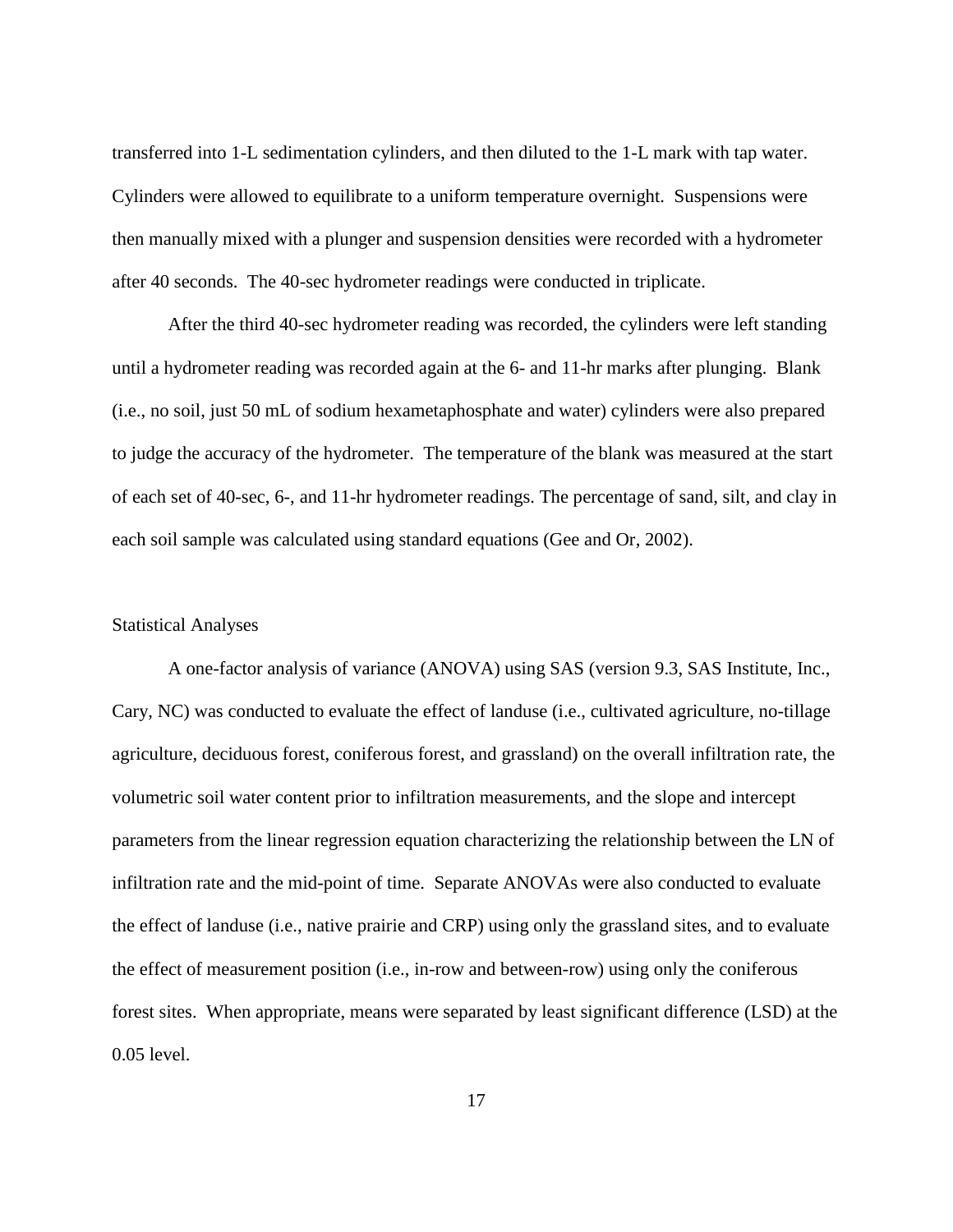#### **Results**

#### Particle-size Distribution and Texture

The distribution of sand, silt, and clay, and the resulting soil texture, at the soil surface greatly influences the ability of water to infiltrate into the soil. Sand content ranged from a low of 1% at a cultivated agricultural site at PTBS (CT 2; Figure 1) to a high of 29% at the Gray and Seidenstricker prairies. Silt content ranged from a low of 49% at a PTBS CRP site (CRP 2; Figure 1) to a high of 82% at a CBES conventionally tilled site (CT 4; Figure 1). Clay content ranged from a low of 2% at a no-tillage agricultural site at CBES (NT 4; Figure 1) to a high of 23% at CRP site 2 (Figure 1). Despite several differences in particle-size distribution among landuses, 97% of the sites where infiltration measurements were conducted had a silt-loam texture in the top 10 cm, while the remainder had a silt texture (CT 4  $\&$  NT 2; Figure 1).

#### Initial Soil Water Content

In an effort to assess uniformity across all sites and landuses, volumetric soil water content (VWC) was measured prior to each infiltration reading. This was conducted in order to determine whether there may be a relationship between the rate of surface water infiltration and the antecedent water content present at each site. It is logical to hypothesize that larger volumetric soil water content readings would result in lower infiltration rates due to the fact that wetter soils would have less pore space into which surface water could infiltrate. It is also important to point out that a saturated soil possesses a greater propensity for directing water away from the soil surface due to an increased hydraulic conductivity.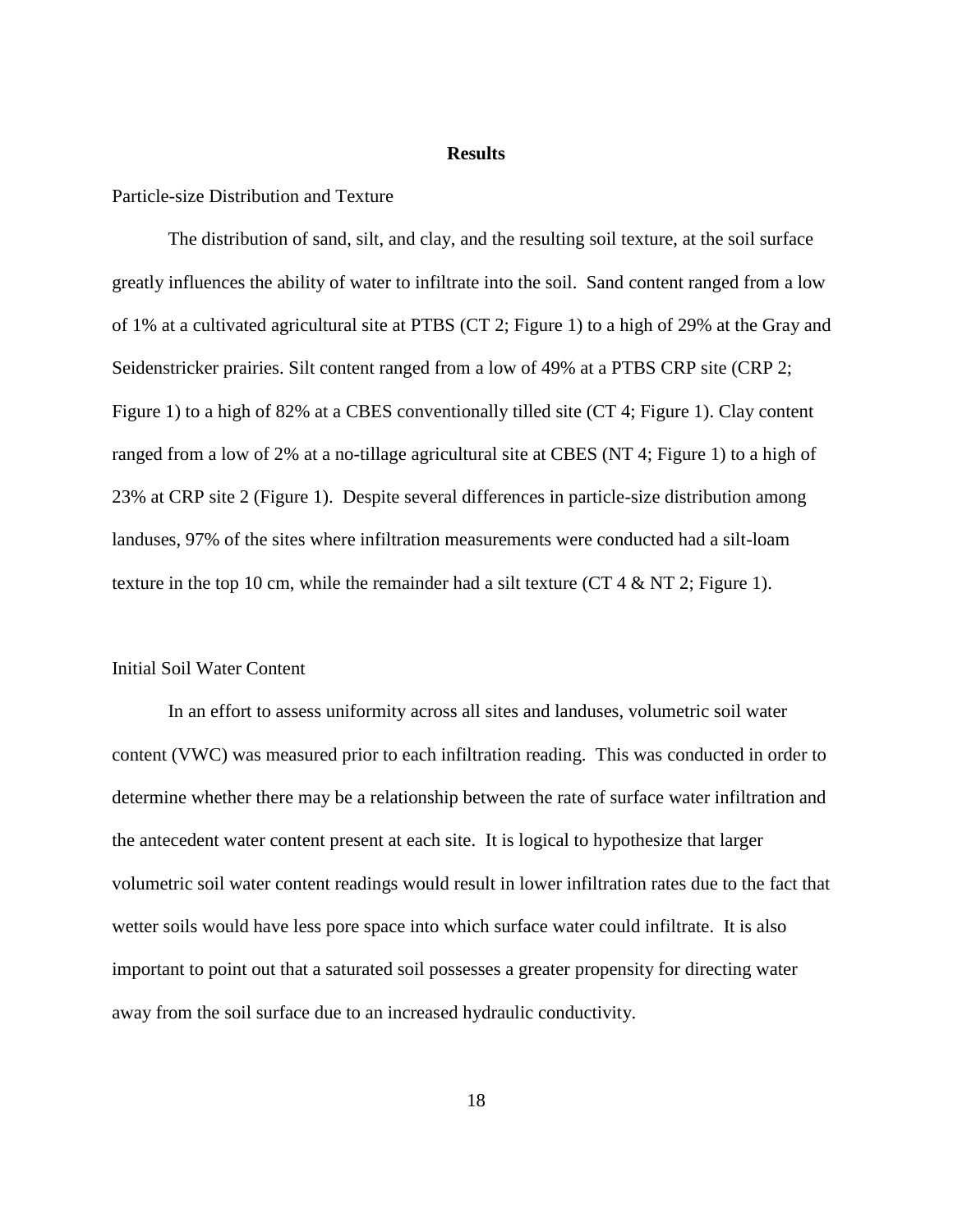The initial volumetric soil water content in the top 6 cm differed among landuses ( $P <$ 0.05; Table 2). Initial VWC prior to beginning infiltration measurements was greater in the grassland  $(0.41 \text{ m}^3 \text{ m}^{-3})$  than in all other landuses. Furthermore, initial VWC was greater in the deciduous forest  $(0.32 \text{ m}^3 \text{ m}^{-3})$  than in the coniferous forest and agricultural landuses, which did not differ and averaged  $0.18 \text{ m}^3 \text{ m}^{-3}$  (Table 2). Assuming the hypothesis that wetter soils lead to lower infiltration rates is true, grasslands and deciduous forests should exhibit lower infiltration rates as they indicated much greater antecedent soil water contents. However, these results also indicate that the soil conditions prior to conducting the infiltration measurements were not as uniform as desired and the initial VWC differences may be somewhat responsible for potential landuse effects on infiltration.

#### Overall Infiltration Rate

With the primary hypothesis of this study focused on the effect of landuse on infiltration rates, it was expected that this was where the greatest number of differences would become evident. However, the overall infiltration rate was greater  $(P < 0.05)$  only in the deciduous forest  $(1.2 \text{ cm hr}^{-1})$  compared to all other landuses, which did not differ and averaged 0.66 cm hr<sup>-1</sup> (Table 2). Interestingly, these results indicate that the forested systems facilitated the greatest rate of surface water infiltration, despite having the second wettest initial VWC behind the grassland.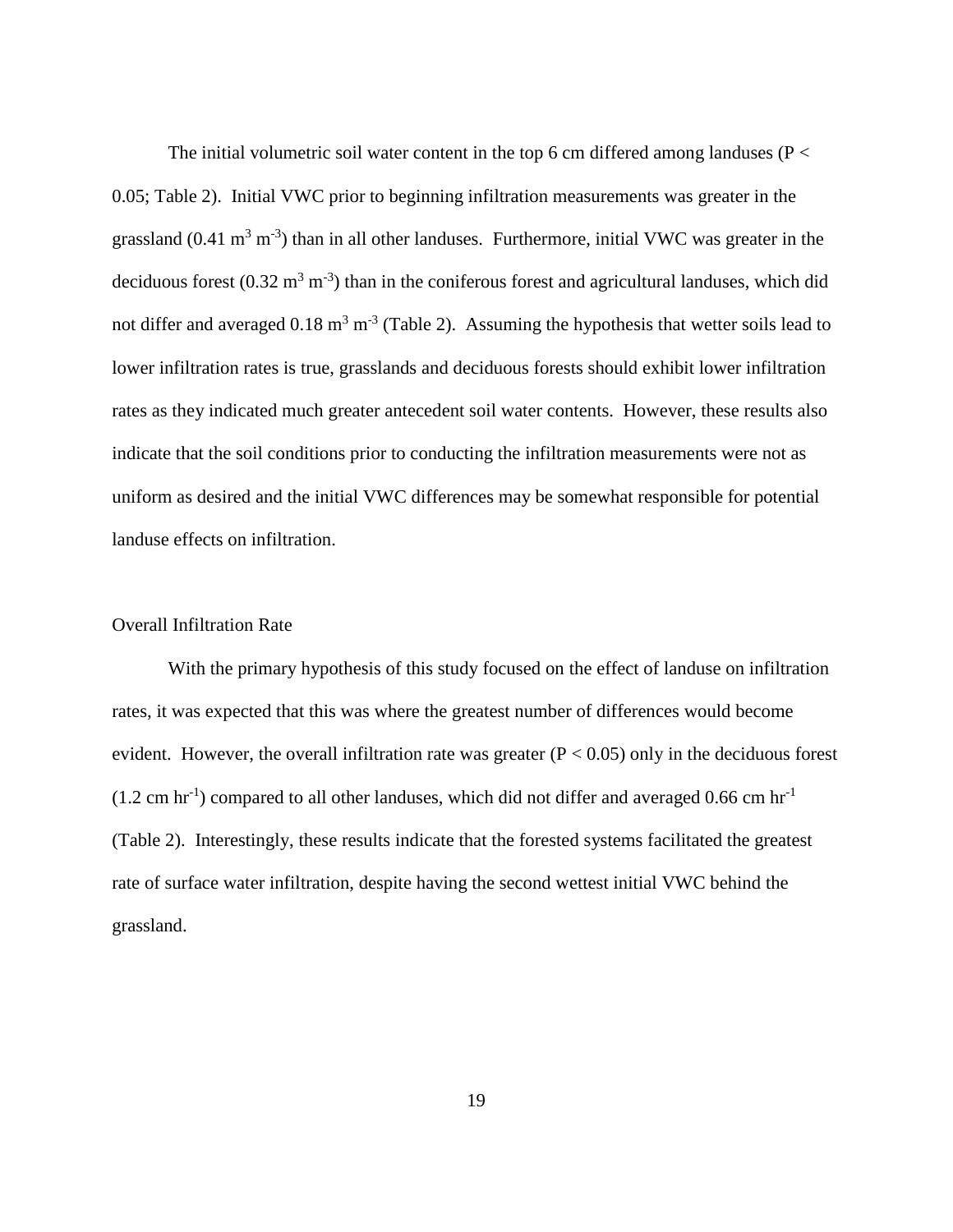Slope Characterizing the Relationship between LN Infiltration Rate and Time

The LN transformation of the overall infiltration rates resulted in a relationship with the mid-point of time that was reasonably strong. The coefficients of determination (i.e.,  $r^2$  values) ranged from 0.0023 to 1.0 across all infiltration measurements, with 27% of the coefficient values exceeding 0.60. However, in contrast to results for overall infiltration rate and VWC, the slope parameter characterizing the LN of the infiltration rate and the mid-point of time was unaffected by landuse (Table 2), indicating the process of infiltration over the 20-min measurement period was relatively uniform across all landuses. It is interesting that, despite large differences in initial VWC (Table 2), there were no differences in the slope of the relationship between the LN of the infiltration rate over time among landuses. This result indicates that the slope parameter may have been affected by factors other than the antecedent soil water content.

#### Intercept Characterizing the Relationship between LN Infiltration Rate and Time

In addition to the slope, the intercept parameter characterizing the linear relationship was analyzed. The intercept parameter of the relationship between the LN of the infiltration rate and the mid-point of time relates to the soil's innate structure, porosity, and water-holding capacity. This would then collectively affect the soil's ability to transmit water at the soil surface. These innate soil properties are important possible sources of variation to explain potential differences in surface infiltration among landuses and how those differences may be related to specific management practices. For example, soil aggregation is highly affected by tillage practices and could influence the intercept parameter associated with a particular landuse. These hypothetical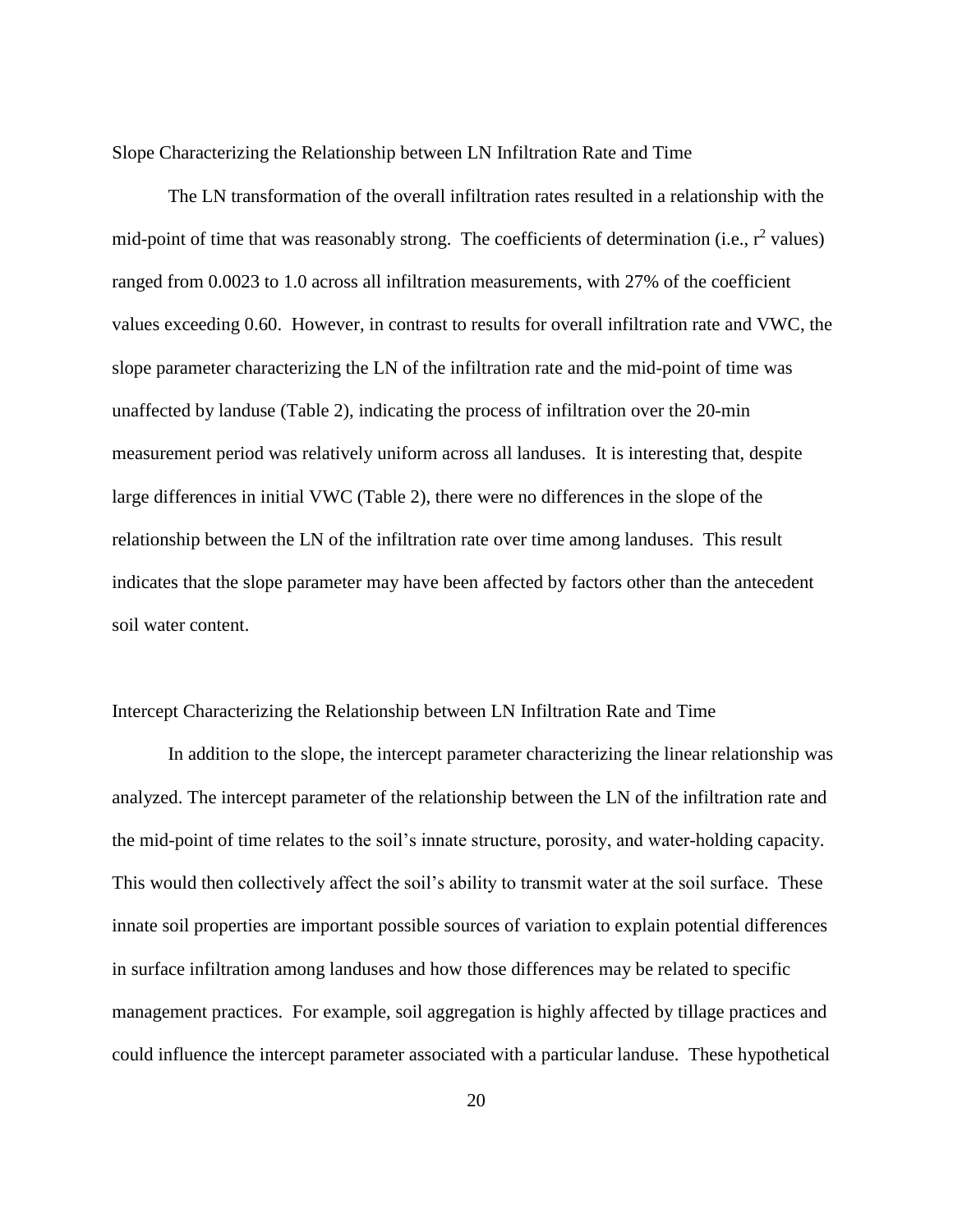differences would then point towards surface disturbance by tillage as a possible cause for the differences between initial infiltration rates.

In contrast to the slope parameter, the intercept parameter differed somewhat among landuses ( $P < 0.05$ ). The intercept parameter was greatest for the two forest ecosystems, which did not differ, and smallest for the grassland and two agroecosystems, which did not differ (Table 2). Differences in the intercept parameter characterizing the linear relationship between the LN of the infiltration rate and the mid-point of time among landuses demonstrates that, despite no effect of landuse on the slope parameter, landuse clearly affects the process of surface infiltration. The minimally disturbed, forested ecosystems appear to have inherent soil surface properties that are more conducive to promoting infiltration than are the inherent properties of present and former agroecosystems, which have experienced more surface disturbance over time.

#### Grassland History Effects on Infiltration

In addition to evaluating the general effect of landuse on infiltration, a specific analysis was also conducted to evaluate potential differences in infiltration between undisturbed native prairie and CRP landuses, which were combined as grassland in the general analysis. In contrast to the results of the main objective of this study, there were no differences in initial VWC, overall infiltration rate, or slope and intercept parameters characterizing the linear relationship between the LN of the infiltration rate and the mid-point of time between native prairie and CRP sites (Table 3). These results indicate that the CRP program is effective in returning cultivated land to its natural equilibrium, as judged by the similarities in infiltration characteristics between CRP and native prairie. It is important to point out, however, that the sample size of this analysis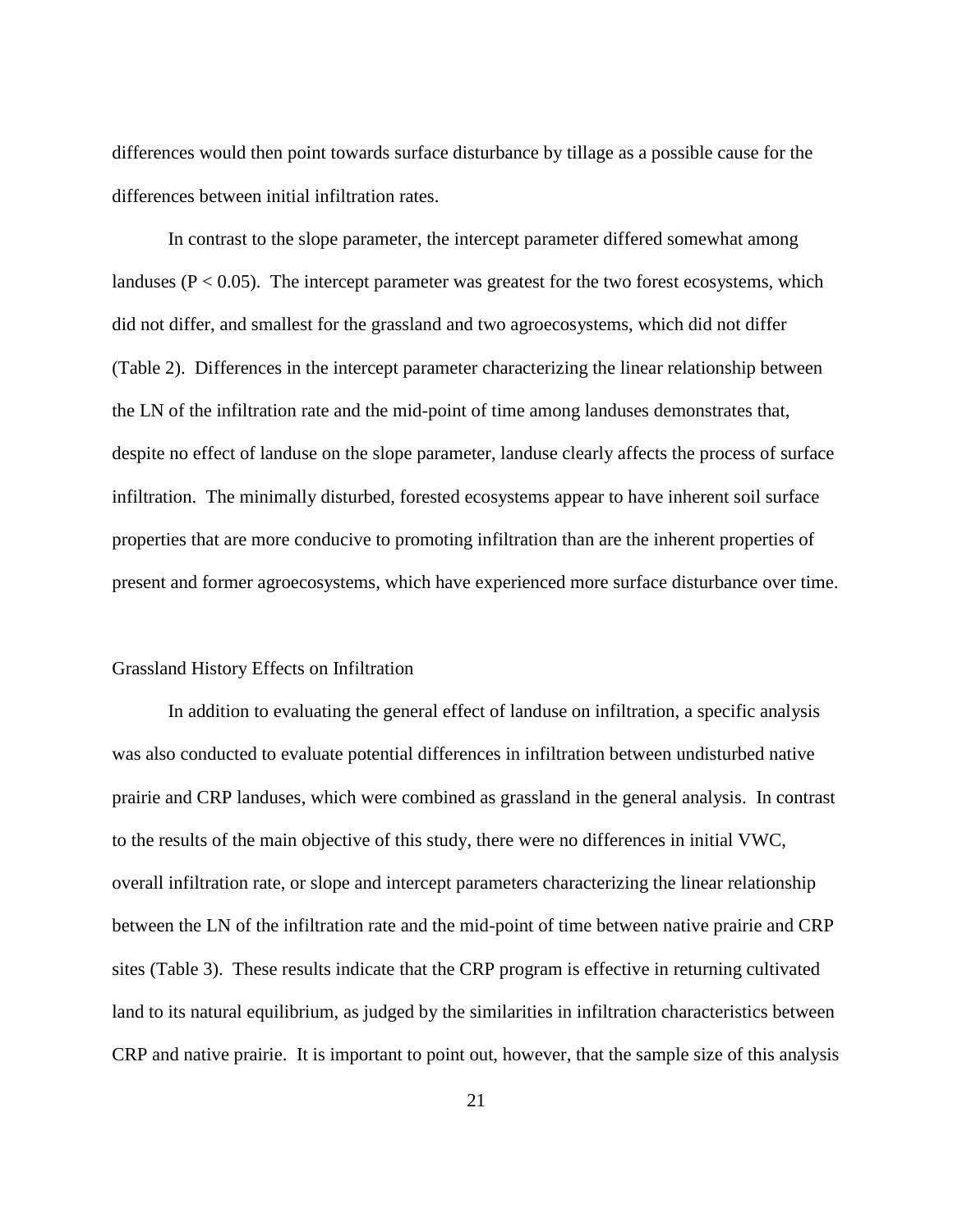was limited and no substantive conclusions can be inferred from these results. Consequently, further research on this topic is warranted.

#### Measurement Position Effects on Infiltration in the Coniferous Forest

Similar to the specific evaluation of infiltration into CRP and native prairie landuses, an additional specific analysis was conducted to evaluate infiltration among in-row and betweenrow measurement positions in the coniferous forest landuse. This analysis was conducted to determine whether infiltration rates measured in the coniferous forest plantations may have been influenced by the fact that the trees had been planted in rows and also that the inter-row area had been partially disturbed by periodic management.

Similar to the results for the native prairie and CRP comparison, there were no differences in initial VWC, overall infiltration rate, or slope or intercept parameters characterizing the linear relationship between the LN of the infiltration rate and the mid-point of time among in-row and between-row measurement positions (Table 4). However, the overall infiltration rate was more than three times numerically greater in the row  $(0.34 \text{ cm hr}^{-1})$  than between the rows  $(0.11 \text{ cm hr}^{-1}$ ; Table 4). If these numeric differences in overall infiltration were an indication of actual effects, had more data been able to be gathered, these results might be attributed to differences in density, which may have been greater in the row than between rows. It is also possible that there was greater soil compaction between rows than within rows due to periodic mowing that occurred within the pine plantations. Once again, it is important to point out that the sample size associated with this analysis was limited and no substantive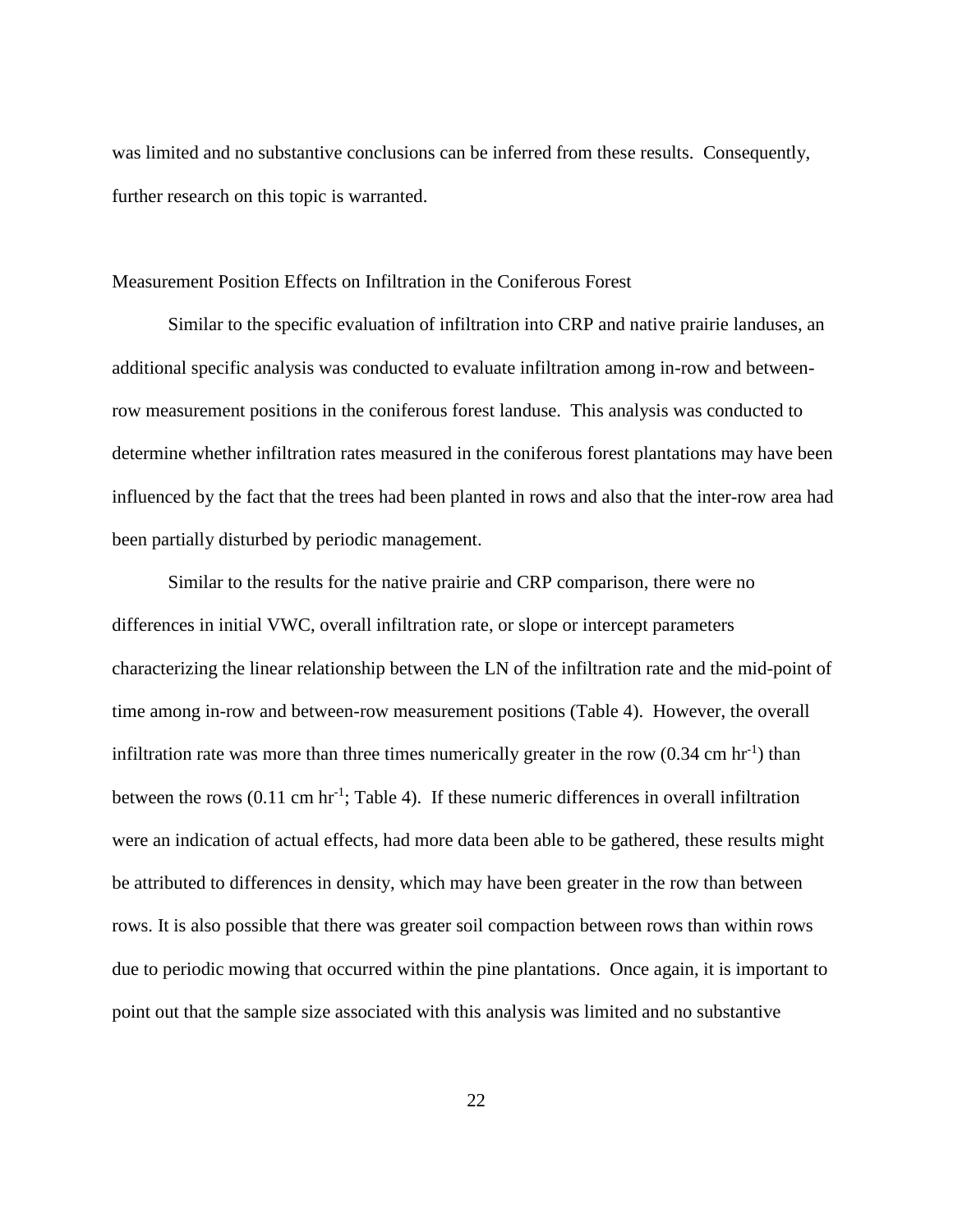conclusions can be inferred from these results. Consequently, further research on this topic is warranted.

#### **Discussion**

To further understand the meaning behind the results quantified in this study, it is helpful to compare them to results reported in similar studies. For instance, in the study by Cao et al. (2012), who investigated the effects of straw amendments on existing landuses, results showed significant differences in infiltration rates across different methods of straw amendment. However, organic matter and surface residue did not appear to be significant factors among sites evaluated in this study. In fact, the only significant difference in infiltration that was shown to exist among the landuses in this study existed between the deciduous forest ecosystem and all other landuses. Given that organic matter and surface residue varied widely across all sites, it would stand to reason that if organic matter and surface residue were significant drivers for surface water infiltration, then greater and/or more differences might have resulted. Not only do the results of this study this stand in contrast to the results of Cao et al. (2012), but results of this study also appear to contradict results of Verkler et al. (2008) and Harper et al. (2008).

Verkler et al. (2008), for instance, evaluated two landuses: conventionally tilled and notillage agriculture. While the results from Verkler et al. (2008) included several variations to those landuse categories (i.e., burned or non-burned residue, irrigated and non-irrigated soybean production, and high and low surface residue), greater soil water contents were reported where surface residue was maintained compared to where there was less surface residue. Verkler et al. (2008), however, did not have to contend with the wide variation in landuse characteristics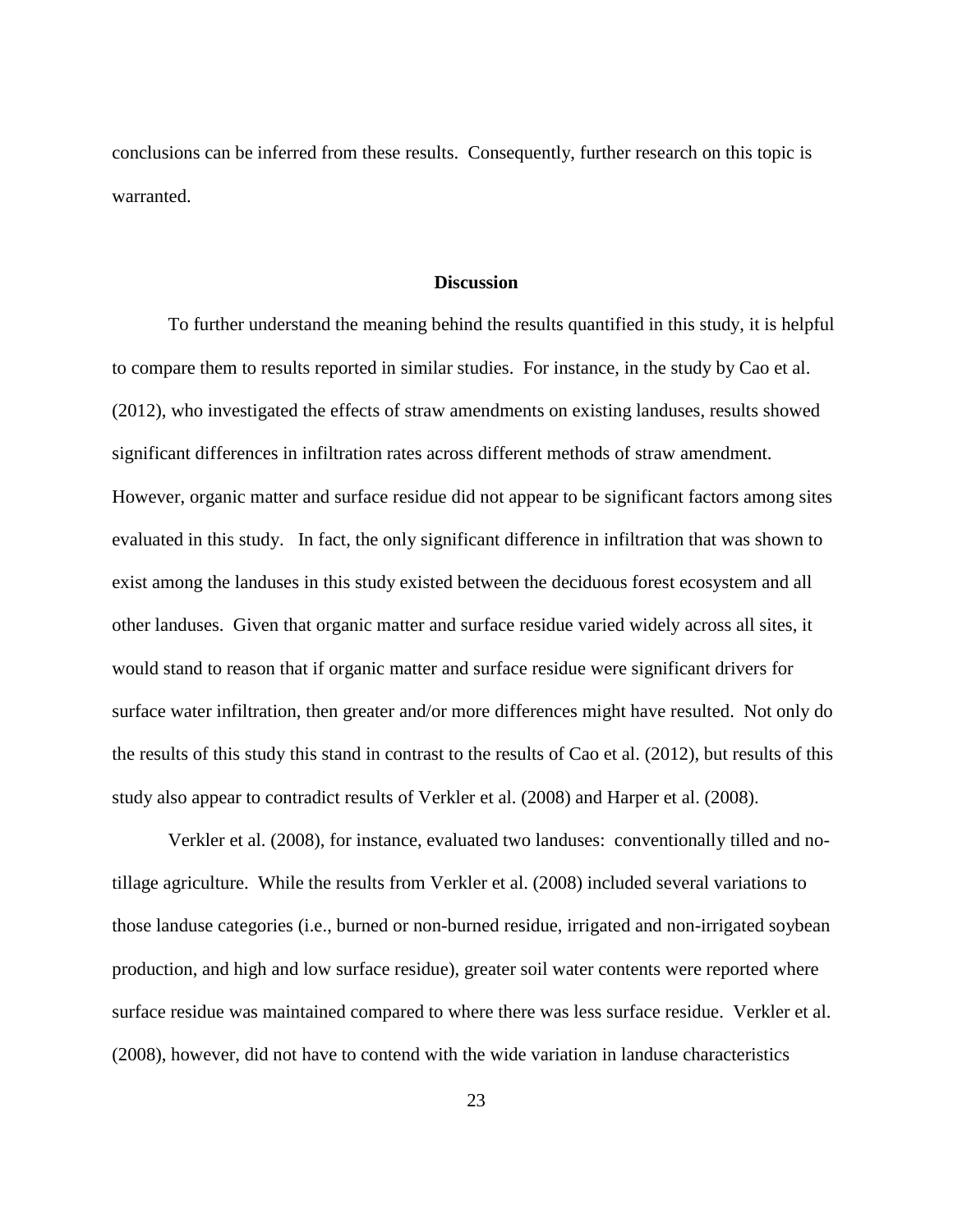present between, for instance, an established forested system versus a regularly tilled agroecosystem. It is possible, therefore, that the range of soil water contents measured by Verkler et al. (2008) was smaller, thereby allowing treatment means to be better separated than those in this study. Furthermore, since Verkler et al. (2008) evaluated soil water content and water residence time, rather than specifically focusing on the causal factors surrounding surface water infiltration, the mechanisms which led to the observed increase in soil water content can most likely not be attributed to infiltration alone.

Likewise, Harper et al. (2008) reported similar runoff coefficients between a ridge-tilled agroecosystem and a native prairie. While it was hypothesized that similar runoff coefficients between ridge-tilled agriculture and native prairie may be linked to an increased water residence time, due to surface residue and the ridge-planted soybean crop, the current study did not observe similar differences, thus it appears that surface water infiltration may not be the primary driver associated with the observed reduction in runoff. Although Harper et al. (2008) observed significant differences in infiltration into the native prairie and agroecosystems, with native prairie infiltration rates three to four times greater than those in the agroecosystem (Harper et al., 2008), it is likely that greater soil water contents in the native prairie prior to rainfall simulations created a soil surface that was more conductive than that in the agroecosystems. In addition, the VWC did not increase significantly in the prairie system during rainfall simulations. However, since runoff was reduced in the prairie compared to the agroecosystem, indicating a longer onsite residence time, it is possible that the surface residue itself absorbed a portion of the potential runoff.

24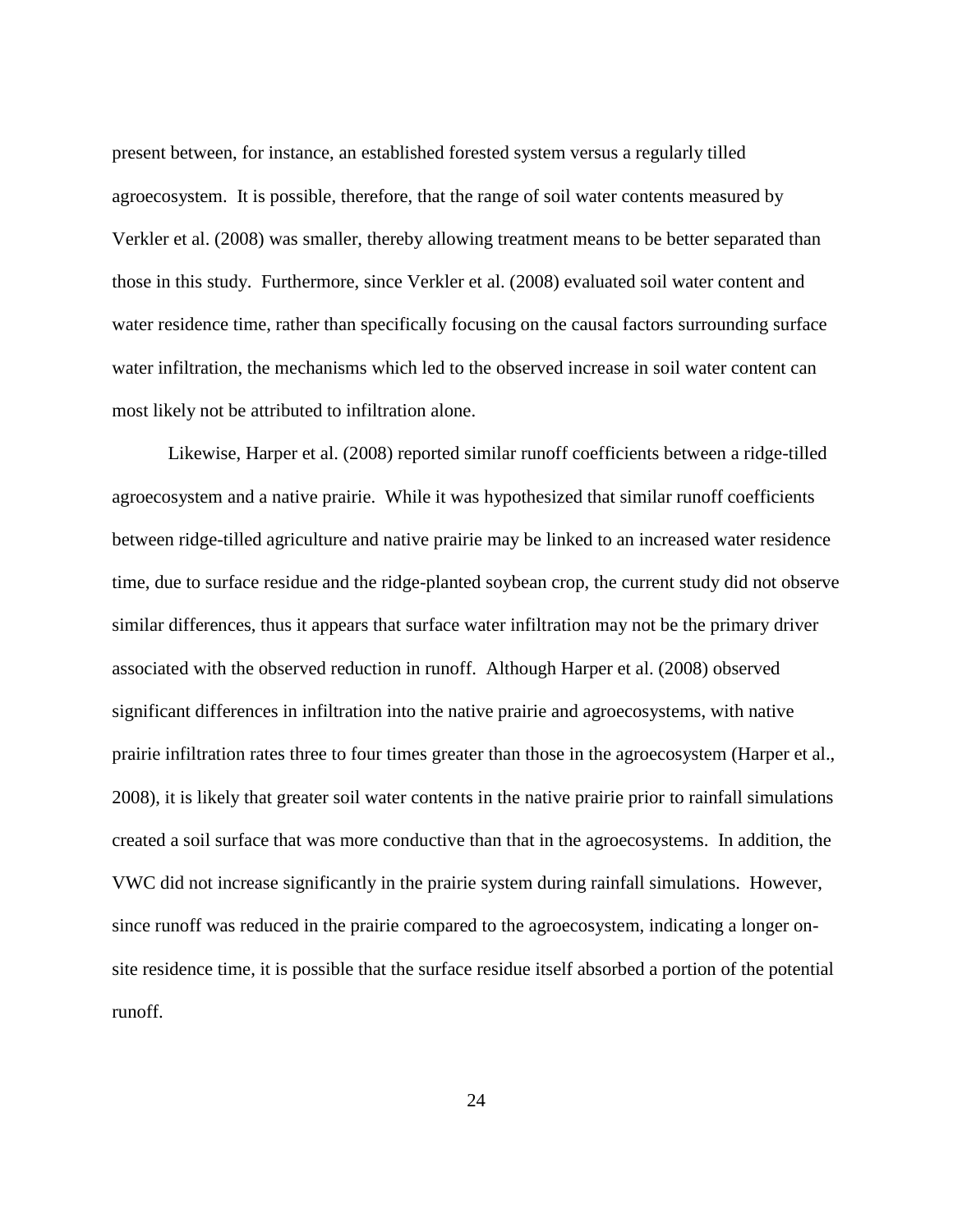An additional observation can be made when comparing the results for surface water infiltration across the deciduous and coniferous forest systems. A significant difference in surface infiltration rate existed between deciduous and coniferous forest landuses and, much like Wang et al. (2012), could possibly be attributed to the manner by which these systems are maintained. Wang et al. (2012) reported that agricultural fields planted as a monoculture exhibited a greater surface infiltration rate than did walnut monocultures. Annual tillage was implemented between the rows of the walnut monoculture and could possibly have been a cause for the reduced infiltration (Wang et al., 2012). Likewise, in this study, the coniferous forest systems that were selected had been planted in rows and were subject to regular maintenance in the form of mowing. The deciduous forests, on the other hand, appeared to have been largely undisturbed for decades. This could have led to factors such as reduced soil compaction, increased root growth, increased surface residue and soil organic matter, as well as increased macro- and micro-invertebrate activity, all of which could have affected surface water infiltration rates. One further interpretation that could be made is that the species of the trees themselves could have affected infiltration, primarily with regards to the degree of root growth. Larger expanses of root development would have the ability to create a more prolific network of microand macropores, thus increasing the rate by which water is able to infiltrate the soil.

Additional factors that could have affected the results of this study include the presence of burn management, as well as differences in soil water contents. Burn management has been shown to significantly reduce the rate of surface water infiltration, as reported by both Mallik et al. (1984) and Verkler et al. (2008). Mallik et al. (1984) demonstrated that burning heather (*Calluna vulgaris*) reduced surface water infiltration by as much as 29 to 90%. Similarly, the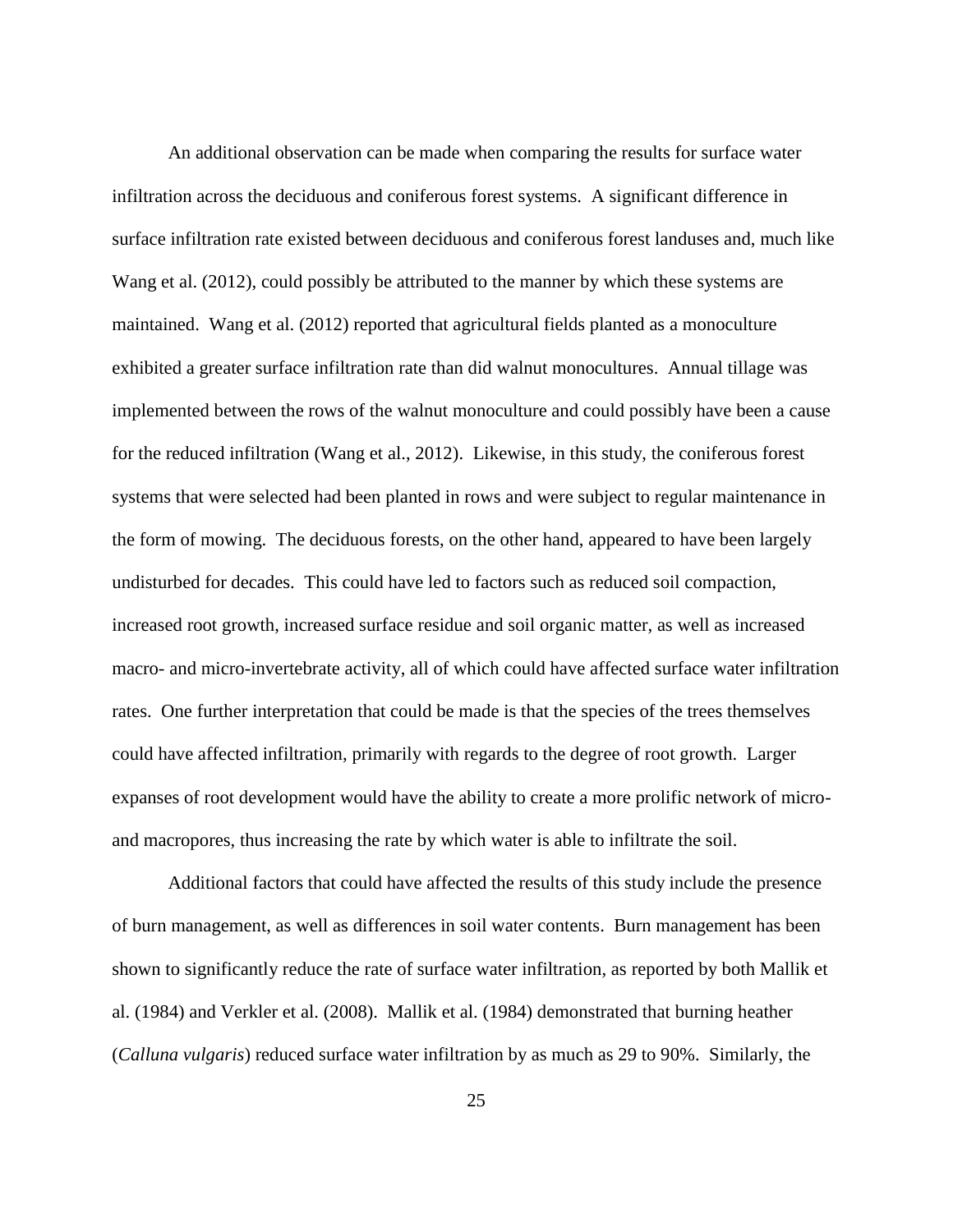coniferous forest sites evaluated in this study all showed evidence of burning at some point in the past, as did the Gray Prairie system, which had been burned as recently as two weeks prior to conducting infiltration measurements. This is an especially important point to make given that infiltration rates into the grasslands included in this study did not differ from the infiltration rate into the conventionally tilled agroecosystems. In short, burning could be an explanation for the lower-than-expected infiltration rate, or at least is a factor that should be more extensively analyzed when comparing infiltration rates across burned and non-burned sites.

It is also essential to point out, for grasslands especially, that the CRP and native prairie sites had greater mean volumetric water contents than any other landuse. This factor alone may likely be the cause for the reduced infiltration rates exhibited by the grassland landuse. Additional studies should attempt to maintain a uniform VWC across all landuse combinations.

As for the lack of differences between the conventional and no-tillage agroecosystems, this is most likely a result of a small sample size. As with all of the other landuses, only four sites were selected for each, resulting in an analysis of 12 measurements per landuse. While the overall number of measurements among all landuses (i.e., 60) is a respectable start, when comparing between only two landuses, 24 data points may have been too insufficient to draw a conclusion with any degree of confidence. It may well be that no difference exists between the infiltration rates of conventional and no-tillage agroecosystems, but further analysis with a greater sample size is suggested before a solid conclusion can be reached.

26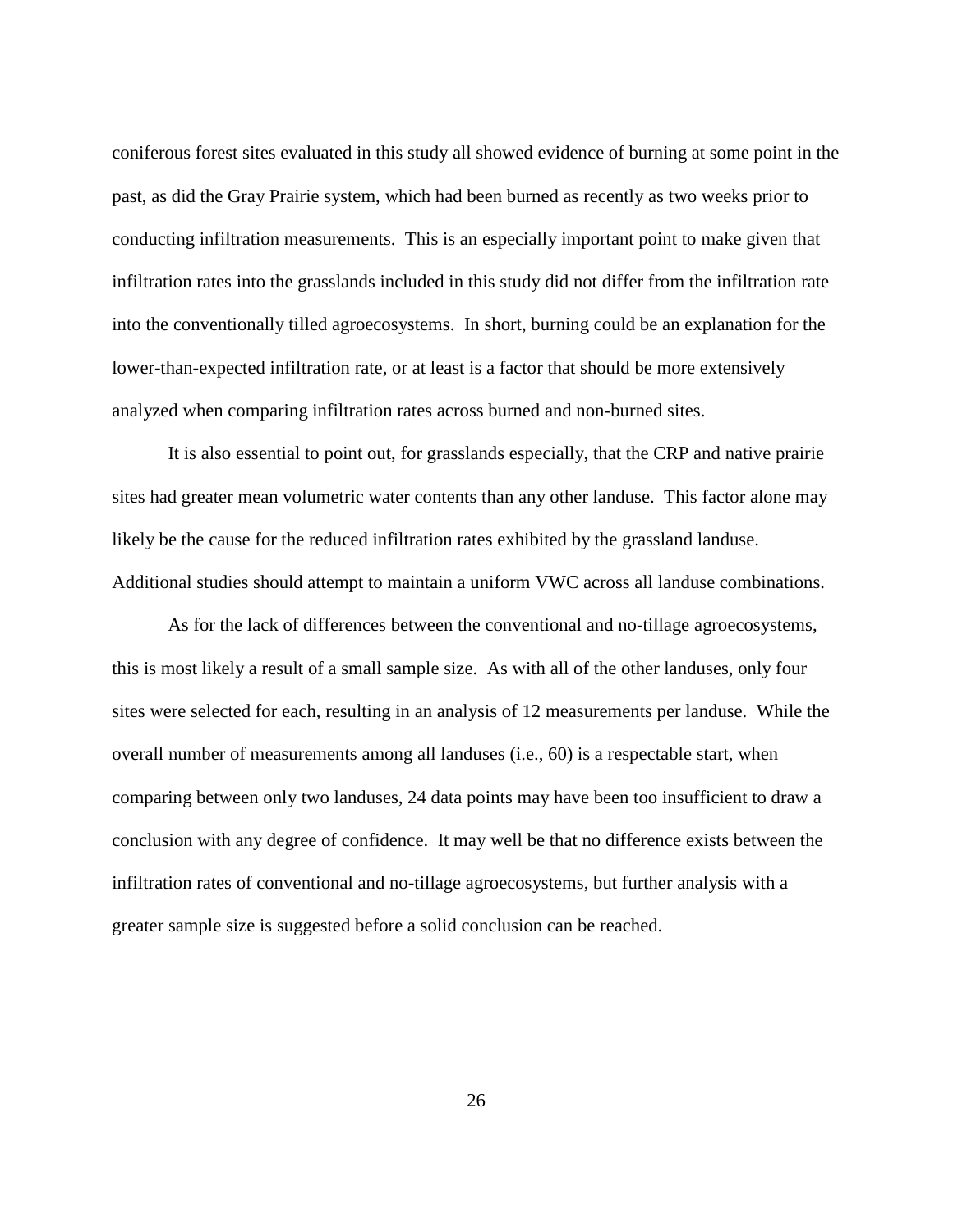#### **Summary, Conclusions, and Implications**

The primary hypothesis for this study was that the more naturally maintained the soil system, the greater the rate of surface water infiltration. It was also specifically hypothesized that conventionally tilled agriculture would exhibit the lowest rate of surface water infiltration, followed by no-tillage agriculture, grassland, and then the forested systems, coniferous and deciduous, respectively. Although the results of this study did not support the primary hypothesis with statistical significance, the numeric ranking of overall infiltration rates among landuses followed the hypothesized ranking exactly. Inclusion of more sites and more replicate measurements may have provided more statistically significant support of the primary hypothesis. Nonetheless, results of this study clearly showed that landuse significantly affects surface infiltration in loessial and alluvial soils in the Delta region of eastern Arkansas.

The design of this study could easily be utilized as a template for further investigations involving surface water infiltration. Given the incredible rate at which groundwater is being consumed, it is vital that steps are taken to better manage the remaining groundwater in the Alluvial Aquifer in the Delta region of eastern Arkansas. A better understanding of how surface water infiltrates into the soil is a piece of that puzzle and could help streamline irrigation and groundwater recharge efficiency.

27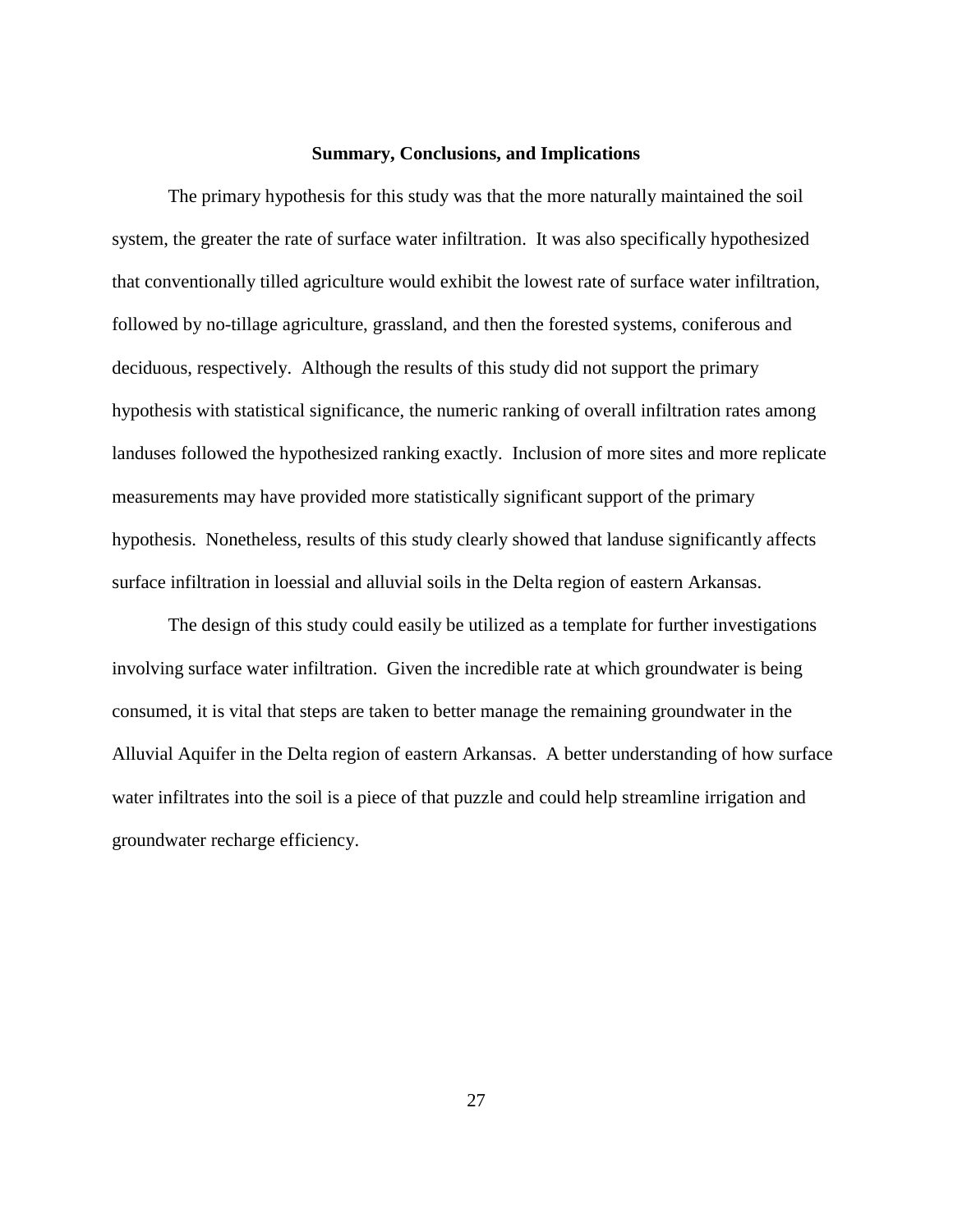#### **References**

- Arkansas Groundwater Protection and Management Report. (2015). Retrieved February 15, 2016, from https://static.ark.org/eeuploads/anrc/2015\_Report\_Final\_Commpressed.pdf
- Brye, K. R., Cordell, M. L., Longer, D. E., & Gbur, E. E. (2006). Residue Management Practice Effects on Soil Surface Properties in a Young Wheat-Soybean Double-Crop System. *Journal of Sustainable Agriculture 29*(2), 121-150.
- Cao, J., Liu, C., Zhang, W., & Guo, Y. (2012). Effect of integrating straw into agricultural soils on soil infiltration and evaporation. *Water Science & Technology, 65*(12), 2213-2218.
- Czarnecki, J., Hays, P., & McKee, P. (2013). The Mississippi River Valley Alluvial Aquifer in Arkansas: A Sustainable Water Resource? Retrieved August 9, 2016, from http://ar.water.usgs.gov/LOCAL\_REPORTS/FS-041-02.pdf
- DeFauw, S. L., Brye, K. R., Sauer, T. J., & Hays, P. (2014). Hydraulic and Physiochemical Properties of a Hillslope Soil Assemblage in the Ozark Highlands. *Soil Science, 179*(3), 107-117.
- Gee, G. W., & Or, D. (2002). Particle Size Analysis. In *Methods of Soil Analysis: Physical Methods* (Ser. 5, pp. 255-293). Madison, WI: Soil Science Society of America.
- Gennari, P., Keita, N., & Schmidhuber, J. (Eds.). (2013). FAO Statistical Yearbook. Retrieved September 28, 2016, from http://www.fao.org/home/en/
- Gleeson, T., Wada, Y., Bierkens, M. F., & Beek, L. P. (2012). Water balance of global aquifers revealed by groundwater footprint. *Nature, 488*(7410), 197-200.
- Hardke, J., Lorenz, G., & Wamishe, Y. (2014). Arkansas Rice: Harvest Begins in Some Fields. Retrieved May 12, 2016, from http://agfax.com/2014/08/15/arkansas-rice-harvest-beginsfields/
- Henry, C., Daniels, M., & Hardke, J. (2016). Water Management. Retrieved March 20, 2016, from https://www.uaex.edu/
- FAO's Director-General on How to Feed the World in 2050. (2009). *Population and Development Review, 35*(4), 837-839. Retrieved February 22, 2016, from http://www.fao.org/fileadmin/templates/wsfs/docs/presentations/FINAL\_AS\_DELIVER ED Statement Opening HLEF How to Feed the ....pdf
- Freiwald, D. A. (2005, April). Ground-Water Models of the Alluvial and Sparta Aquifers: Management Tools for a Sustainable Resource. Retrieved September 21, 2016, from http://pubs.usgs.gov/fs/2005/3008/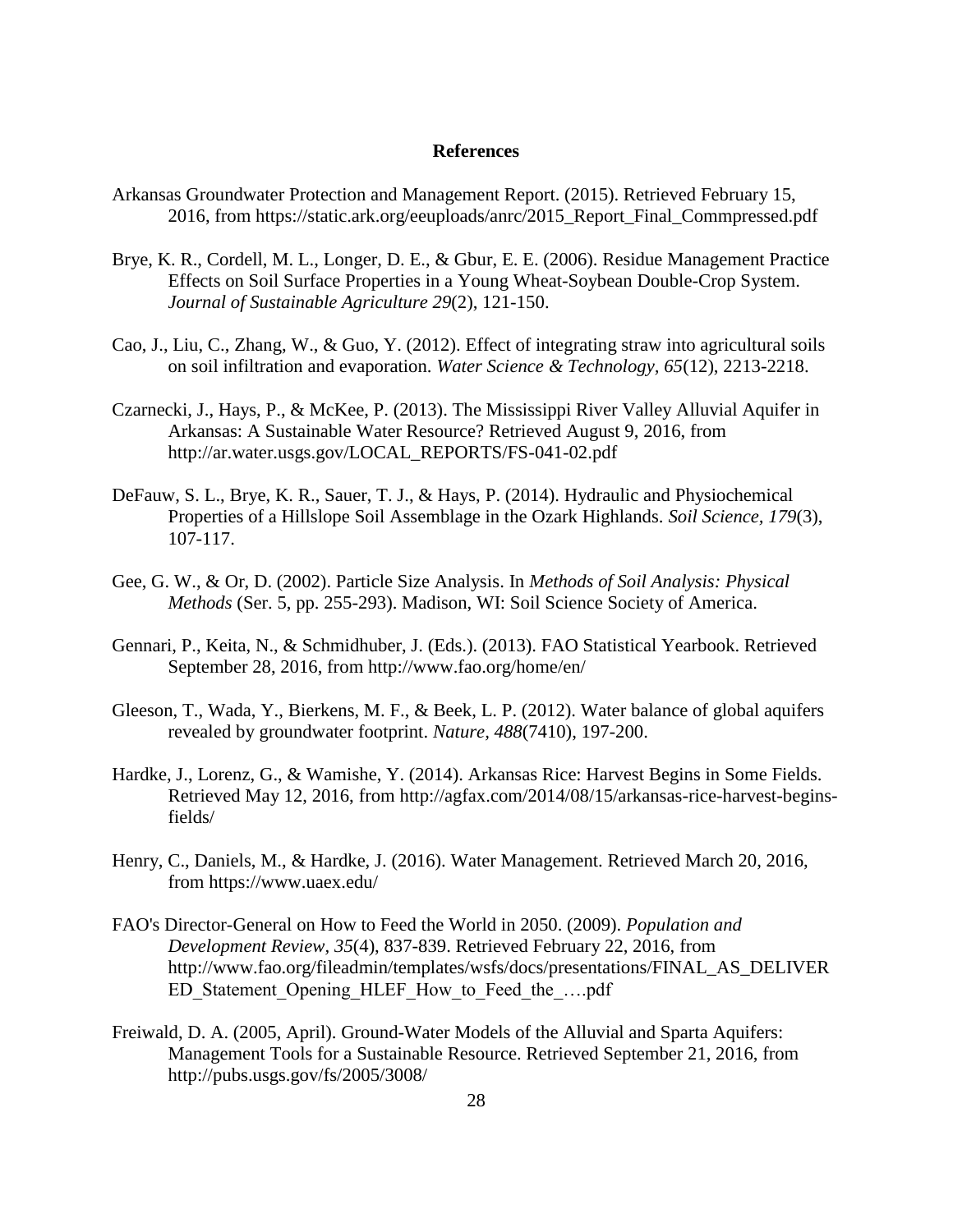- Harper, T., Brye, K., Daniel, T., Slaton, N., & Haggard, B. (2008). Land Use Effects on Runoff and Water Quality on an Eastern Arkansas Soil Under Simulated Rainfall. *Journal of Sustainable Agriculture, 32*(2), 231-253.
- Kaur, S., & Vatta, K. (2015). Groundwater depletion in Central Punjab: Pattern, access and adaptations. *Current Science, 108*(4), 485-490. Retrieved August 9, 2016, from http://0 web.a.ebscohost.com.library.uark.edu/ehost/pdfviewer/pdfviewer?sid=61519542-13a3- 48e5-84d0-3b1a85d28736@sessionmgr4009&vid=4&hid=4104
- Mallik, A. U., Gimingham, C. H., & Rahman, A. A. (1984, November). Ecological Effects of Heather Burning: I. Water Infiltration, Moisture Retention and Porosity of Surface Soil. *The Journal of Ecology, 72*(3), 767-777.
- Tacker, P., & Vories, E. (2013). Irrigation. Retrieved May 12, 2016, from https://www.uaex.edu/publications/pdf/mp197/chapter8.pdf
- United State Department of Agriculture (USDA) (Ed.). (2015). 2015 STATE AGRICULTURE OVERVIEW. Retrieved May 12, 2016, from https://www.nass.usda.gov/Quick\_Stats/Ag\_Overview/stateOverview.php?state=ARKA NSAS
- Verkler, T. L., Brye, K. R., Gbur, E. E., Popp, J. H., & Amuri, N. (2008). Residue Management and Water Delivery Effects on Season-Long Surface Soil Water Dynamics in Soybean. *Soil Science, 173*(7), 444-455.
- Wang, S. S., Lin, Y., Gillies, R. R., & Hakala, K. (2016). Indications for Protracted Groundwater Depletion after Drought over the Central Valley of California. *Journal of Hydrometeorology, 17*(3), 947-955.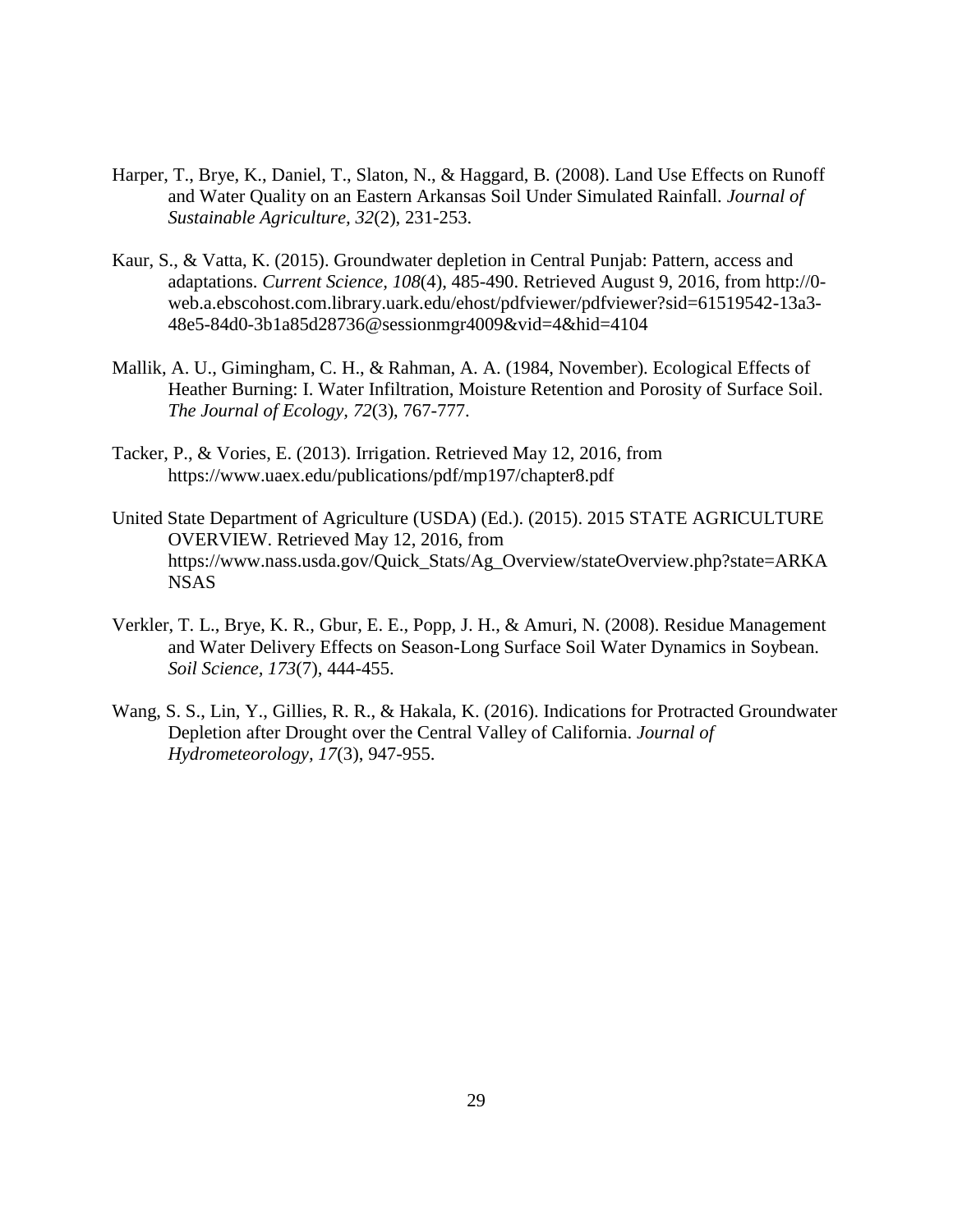|                           |                           |                   | <b>Soil Parent</b> |                                                                       |
|---------------------------|---------------------------|-------------------|--------------------|-----------------------------------------------------------------------|
| <b>Landuse</b>            | <b>Specific Site</b>      | Location          | <b>Material</b>    | <b>Mapped Soil Series (Taxonomic Description)</b>                     |
| Grassland                 | CRP <sup>a</sup> 1        | PTBS <sup>b</sup> | Loess              | Henry (Coarse-silty, mixed, active, thermic typic<br>fragiaqualfs)    |
|                           | CRP <sub>2</sub>          | <b>PTBS</b>       | Loess              | Calloway (Fine-silty, mixed, active, thermic aquic<br>fraglossudalfs) |
|                           | Gray Prairie              | Monroe<br>County  | Alluvium           | Stuttgart (Fine, smectitic, thermic albaquultic<br>hapludalfs)        |
|                           | Seidenstricker<br>Prairie | Prairie<br>County | Alluvium           | Dewitt (Fine, smectitic, thermic typic albaqualfs)                    |
| Deciduous<br>Forest       | Pecan Grove               | CBES <sup>c</sup> | Loess              | Calloway (Fine-silty, mixed, active, thermic aquic<br>fraglossudalfs) |
|                           | Forest 1                  | <b>PTBS</b>       | Loess              | Calloway (Fine-silty, mixed, active, thermic aquic<br>fraglossudalfs) |
|                           | Forest <sub>2</sub>       | <b>PTBS</b>       | Loess              | Calhoun (Fine-silty, mixed, active, thermic typic<br>glossaqualfs)    |
|                           | Forest 3                  | <b>CBES</b>       | Loess              | Memphis (Fine-silty, mixed, active, thermic typic<br>hapludalfs)      |
| Coniferous<br>Forest      | Forest 1                  | <b>PTBS</b>       | Loess              | Loring (fine-silty, mixed, active, thermic oxyaquic<br>fragiudalfs)   |
|                           | Forest <sub>2</sub>       | <b>PTBS</b>       | Loess              | Calloway (Fine-silty, mixed, active, thermic aquic<br>fraglossudalfs) |
|                           | Forest 3                  | <b>PTBS</b>       | Loess              | Calloway (Fine-silty, mixed, active, thermic aquic<br>fraglossudalfs) |
|                           | Forest 4                  | <b>PTBS</b>       | Loess              | Calloway (Fine-silty, mixed, active, thermic aquic<br>fraglossudalfs) |
| Cultivated<br>Agriculture | $CT^d 1$                  | <b>CBES</b>       | Loess              | Calloway (Fine-silty, mixed, active, thermic aquic<br>fraglossudalfs) |
|                           | CT <sub>2</sub>           | <b>PTBS</b>       | Loess              | Calloway (Fine-silty, mixed, active, thermic aquic<br>fraglossudalfs) |
|                           | CT <sub>3</sub>           | <b>PTBS</b>       | Loess              | Calhoun (Fine-silty, mixed, active, thermic typic<br>glossaqualfs)    |
|                           | CT <sub>4</sub>           | <b>CBES</b>       | Loess              | Memphis (Fine-silty, mixed, active, thermic typic<br>hapludalfs)      |
| No-tillage<br>Agriculture | NT <sup>e</sup> 1         | <b>CBES</b>       | Loess              | Calloway (Fine-silty, mixed, active, thermic aquic<br>fraglossudalfs) |
|                           | NT <sub>2</sub>           | <b>CBES</b>       | Loess              | Calloway (Fine-silty, mixed, active, thermic aquic<br>fraglossudalfs) |
|                           | NT <sub>3</sub>           | <b>CBES</b>       | Loess              | Calloway (Fine-silty, mixed, active, thermic aquic<br>fraglossudalfs) |
|                           | NT <sub>4</sub>           | <b>CBES</b>       | Loess              | Calloway (Fine-silty, mixed, active, thermic aquic<br>fraglossudalfs) |

Table 1. Summary of landuses and site information included in this infiltration study.

<sup>a</sup> CRP, Conservation Reserve Program

<sup>b</sup> PTBS, Pine Tree Branch Station, near Colt, AR

<sup>c</sup> CBES, Cotton Branch Experiment Station, near Marianna, AR

<sup>d</sup> CT, conventional tillage (CT 1: No-Burn, High Residue, Irrigated; CT 2: Burned, Low Residue, Irrigated; CT 3:

No-Burn, Low Residue, Irrigated; CT 4: No-Burn, Low Residue, Irrigated)

<sup>e</sup> NT, no-tillage (NT 1: No-Burn, High Residue, Irrigated; NT 2: No-Burn, Low Residue, Irrigated; NT 3: No-Burn, High Residue, Non-Irrigated; NT 4: No-Burn, Low Residue, Non-Irrigated)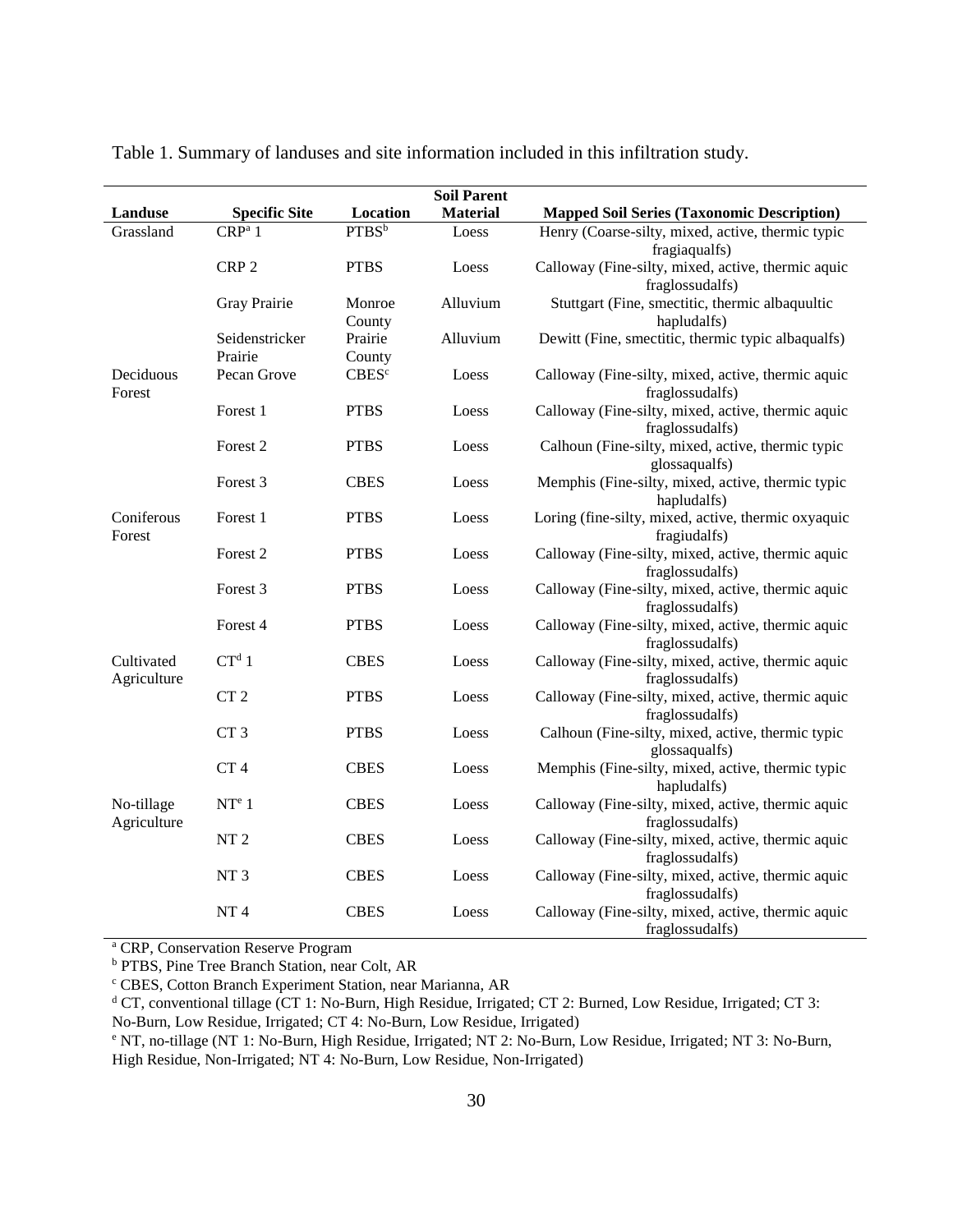|                                                     |                             | <b>Overall Infiltration</b>   |                                   |                  |
|-----------------------------------------------------|-----------------------------|-------------------------------|-----------------------------------|------------------|
| Landuse                                             | $VWC (m^3 m^{-3})$          | Rate $(cm hr-1)$              | <b>Slope</b>                      | <b>Intercept</b> |
| Grassland                                           | $0.41 \text{ A}^{\text{a}}$ | 0.08 B                        | $-0.05A$                          | 0.08C            |
| Deciduous Forest                                    | 0.32 B                      | 1.2 A                         | $-0.15A$                          | 1.65A            |
| <b>Coniferous Forest</b>                            | 0.17C                       | 0.23 B                        | $-0.04 A$                         | $0.94$ AB        |
| <b>Cultivated Agriculture</b>                       | 0.18C                       | 0.05 B                        | $-0.13 A$                         | $0.20$ CB        |
| No-tillage Agriculture<br>.<br>$\sim$ $\sim$ $\sim$ | 0.20C                       | 0.07 B<br>$\cdots$<br>$\cdot$ | $-0.14 A$<br>$\sim$ $\sim$ $\sim$ | $0.50$ CB        |

Table 2. Summary of effects of landuse on soil volumetric water content (VWC) in the top 6 cm, overall infiltration rate, and the slope and intercept parameters characterizing the linear relationship between the natural logarithm of the infiltration rate and the mid-point of time.

<sup>a</sup> Means in a column with the same letter are not significantly different ( $P > 0.05$ ).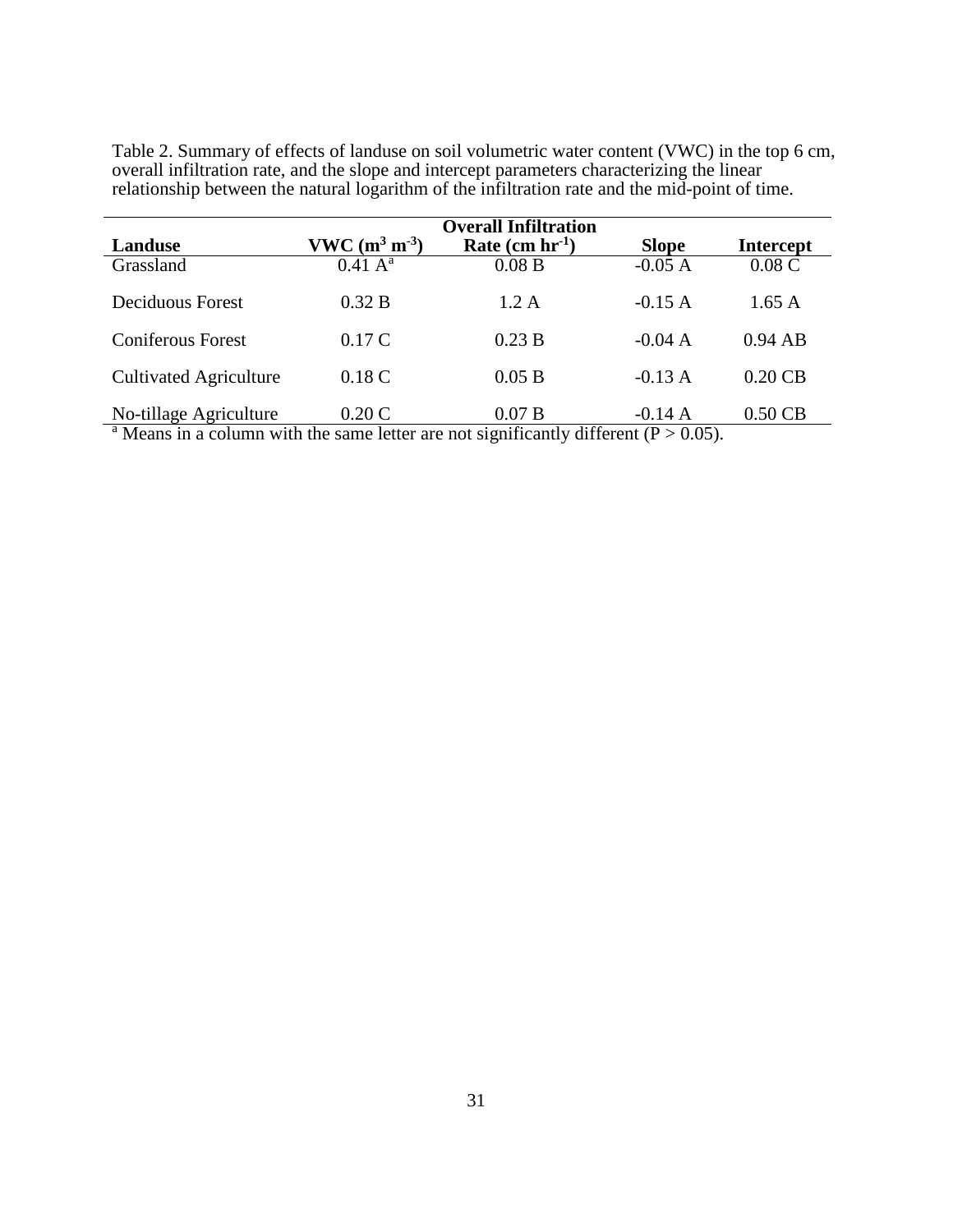Table 3. Summary of effects of grassland management history on soil volumetric water content (VWC) in the top 6 cm, overall infiltration rate, and the slope and intercept parameters characterizing the linear relationship between the natural logarithm of the infiltration rate and the mid-point of time for the grassland landuse only.

| <b>Management History</b> | $VWC (m^3 m^{-3})$ | <b>Overall Infiltration</b><br>Rate $(cm hr-1)$ | <b>Slope</b> | <b>Intercept</b> |
|---------------------------|--------------------|-------------------------------------------------|--------------|------------------|
| $CRP^a$                   | $0.39 A^{b}$       | 0.06A                                           | $-0.06A$     | $0.01 \text{ A}$ |
| Native Prairie            | 0.42 A             | 0.10 A                                          | $-0.03 A$    | 0.15A            |

<sup>a</sup> CRP, Conservation Reserve Program

 $b$  Means in a column with the same letter are not significantly different (P > 0.05).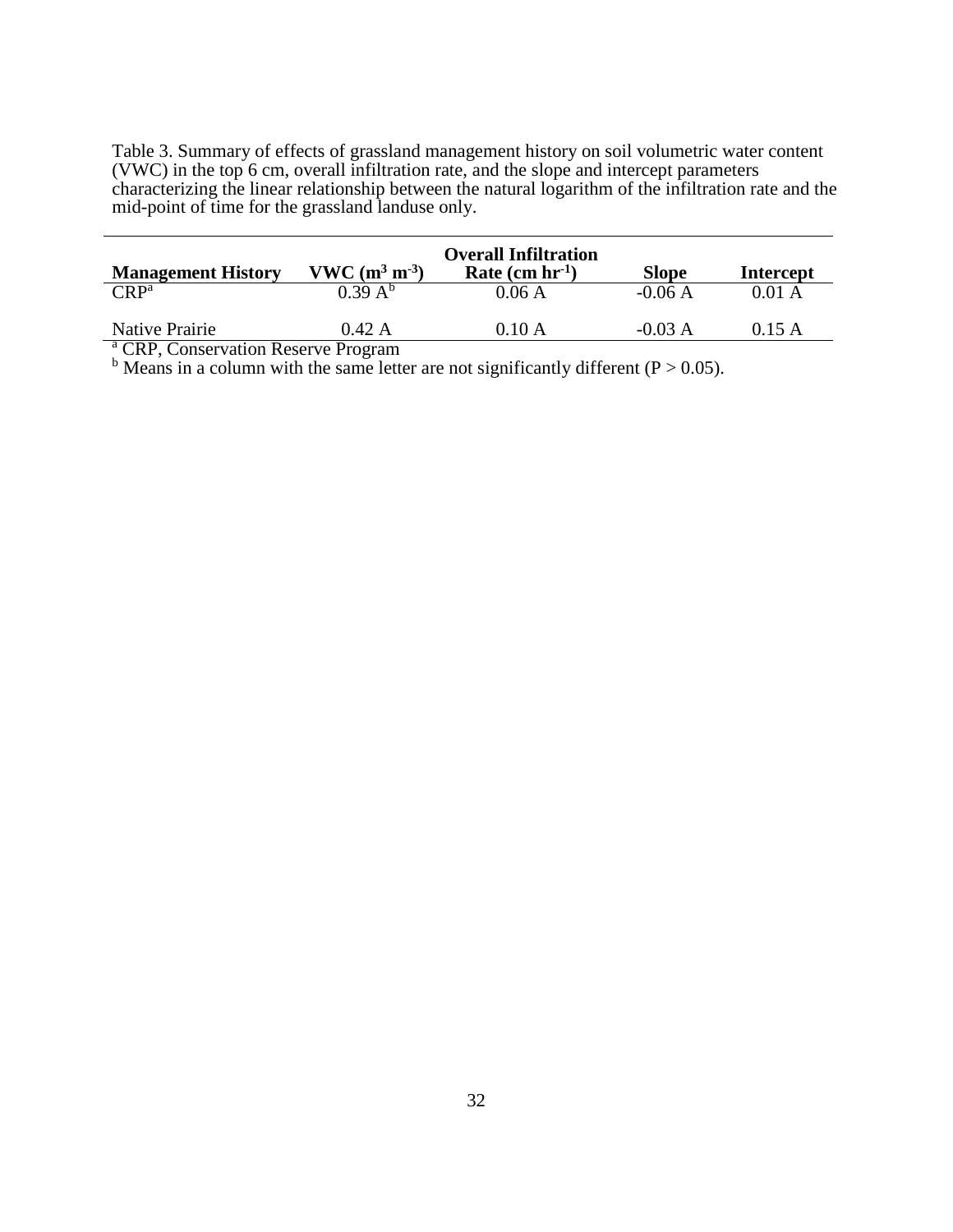Table 4. Summary of effects of measurement position on soil volumetric water content (VWC) in the top 6 cm, overall infiltration rate, and the slope and intercept parameters characterizing the linear relationship between the natural logarithm of the infiltration rate and the mid-point of time for the coniferous forest landuse only.

| <b>Measurement Position</b> | $VWC (m^3 m^{-3})$          | <b>Overall Infiltration</b><br>Rate $(cm hr-1)$ | <b>Slope</b> | <b>Intercept</b> |
|-----------------------------|-----------------------------|-------------------------------------------------|--------------|------------------|
| In-row                      | $0.17 \text{ A}^{\text{a}}$ | 0.34A                                           | $-0.04 A$    | 1.06 A           |
| Between-row                 | 0.17 A                      | 0.11 A                                          | $-0.04 A$    | 0.82 A           |

Means in a column with the same letter are not significantly different ( $P > 0.05$ ).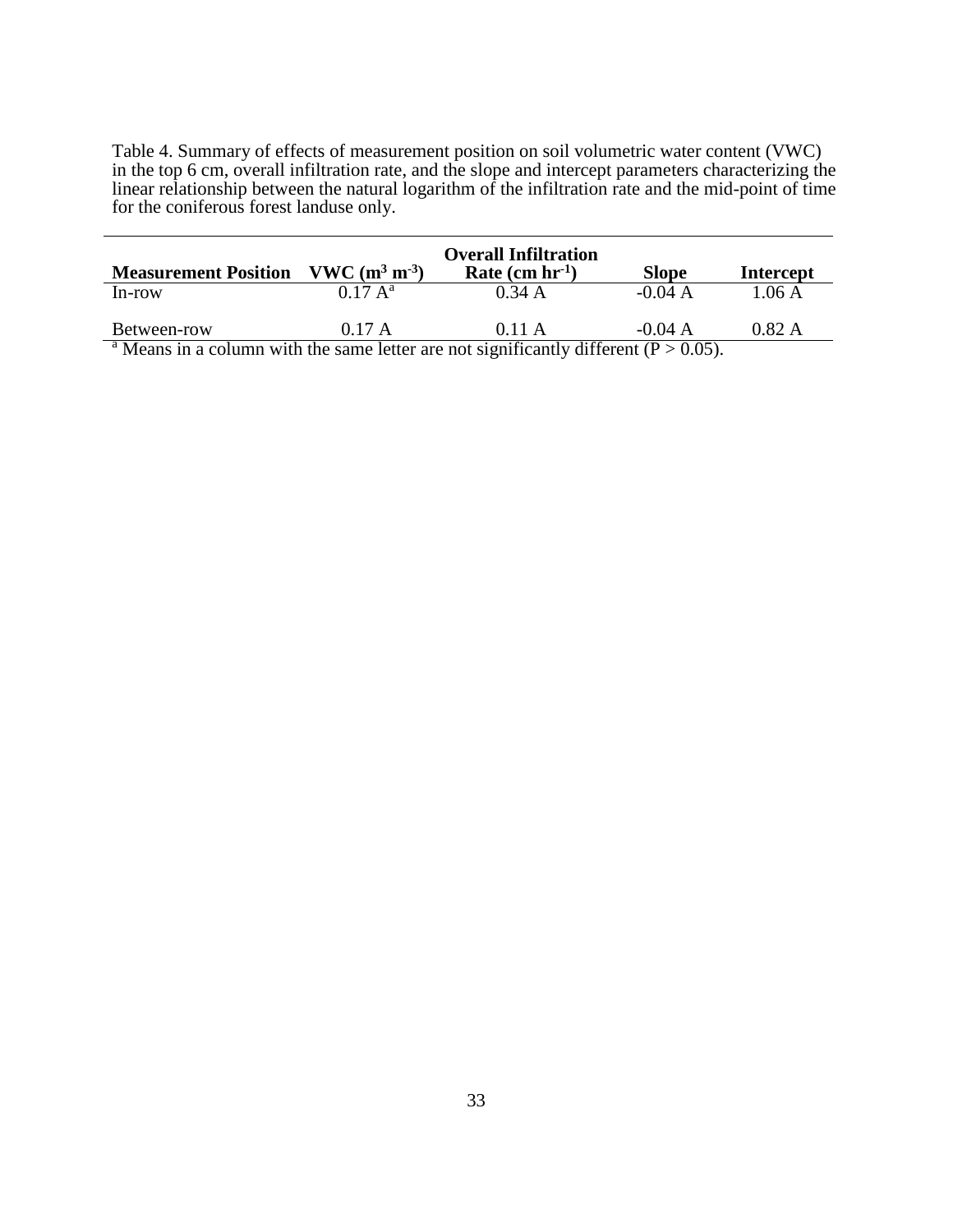

Figure 1. Infiltration measurements were conducted at four locations at the Lon Mann Cotton Branch Experiment Station (CBES) near Marianna, AR representing three different landuses (i.e., cultivated agriculture, no-tillage agriculture, and deciduous forest).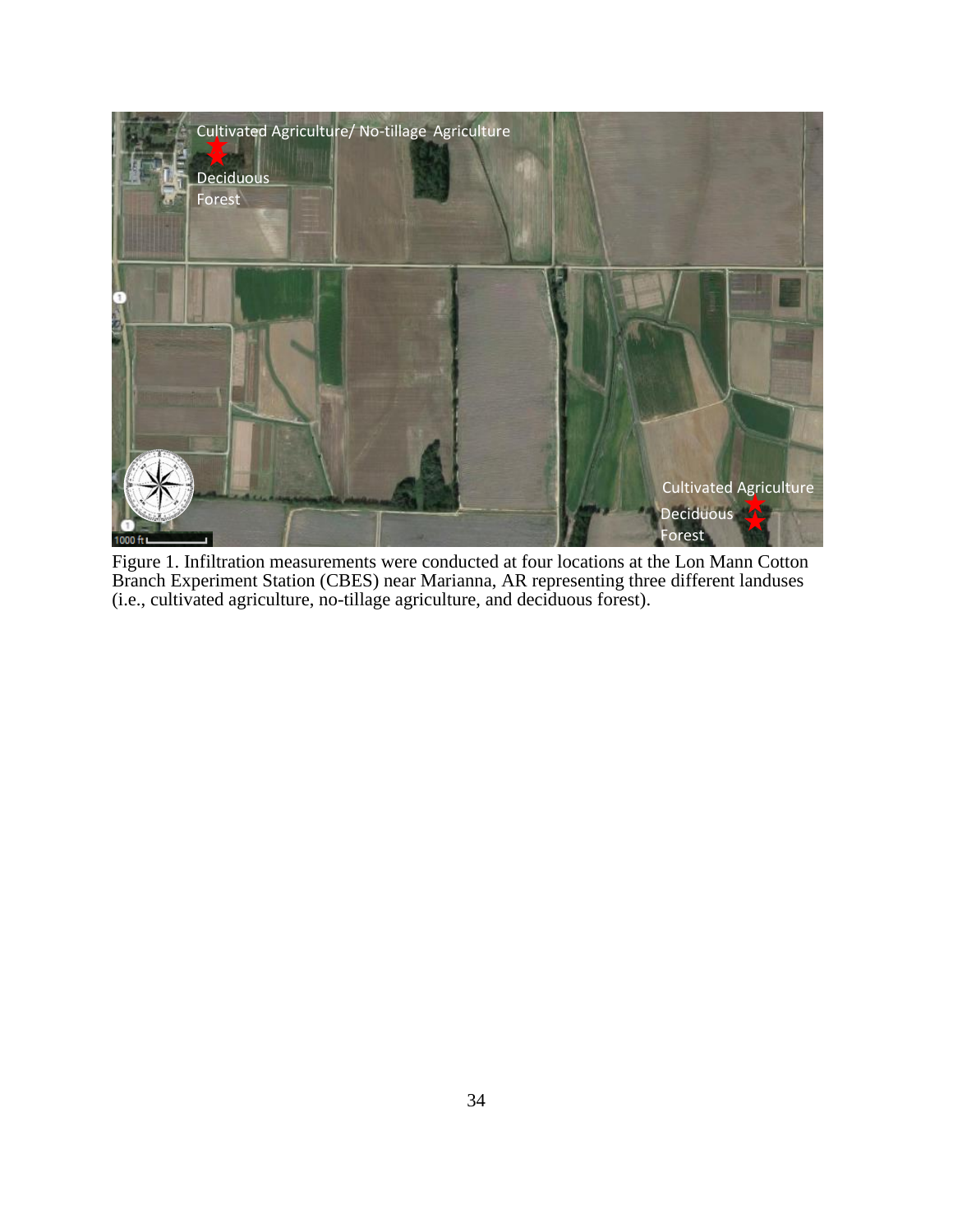

Figure 2. Infiltration measurements were conducted at 12 locations at the Pine Tree Branch Station (PTBS) near Colt, AR representing four different landuses (i.e., cultivated agriculture, Conservation Reserve Program (CRP) grassland, coniferous forest, and deciduous forest).